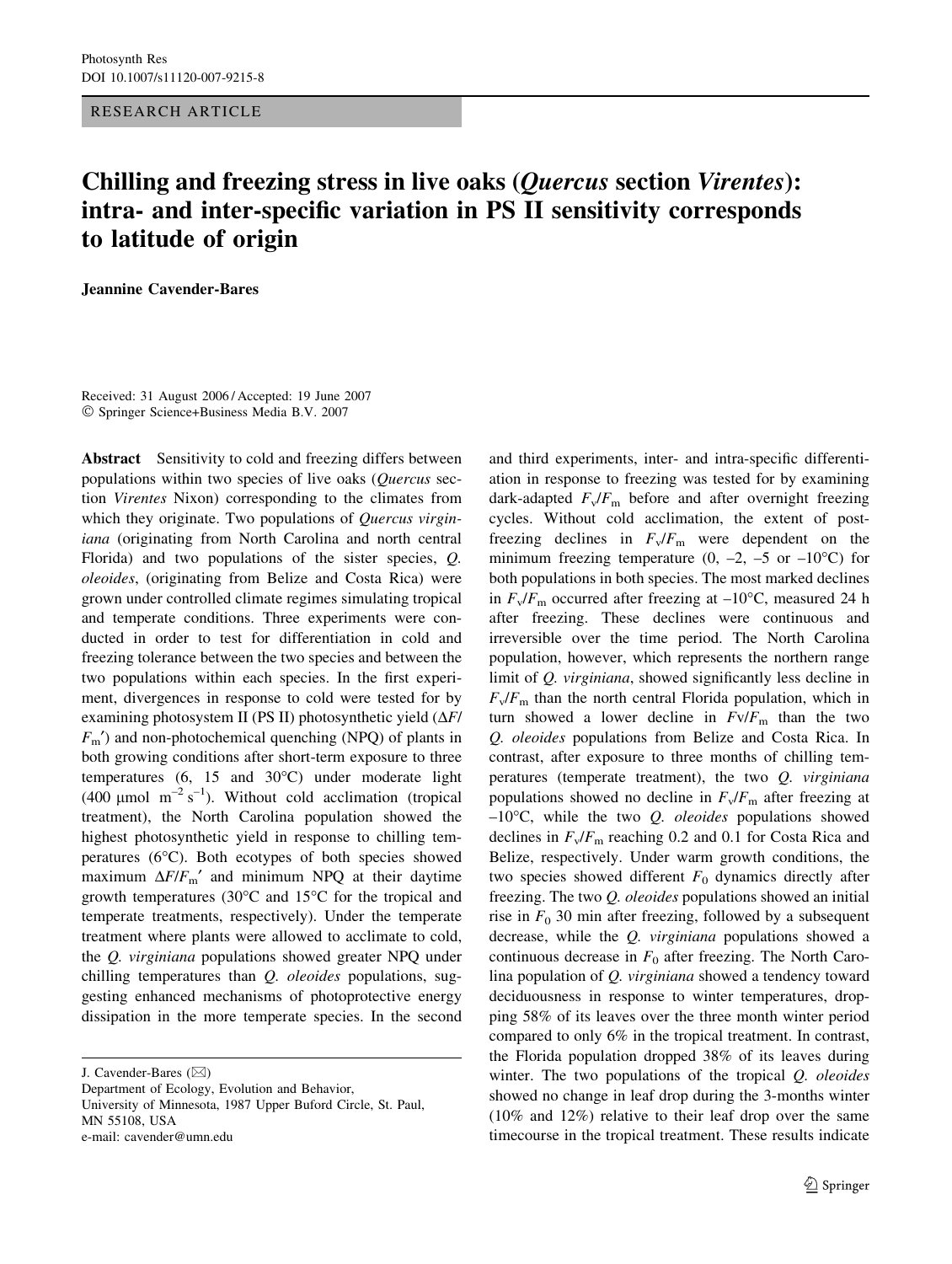important ecotypic differences in sensitivity to freezing and cold stress between the two populations of  $Q$ . *virginiana* as well as between the two species, corresponding to their climates of origin.

Keywords Chilling and freezing sensitivity · Chlorophyll fluorescence · Irreversible decline in  $F_v/F_m \cdot F_0$ . Non-photochemical quenching  $\cdot$  Population and specieslevel variation · Ecotypes · Climatic gradient · Live oaks

## Abbreviations

- $F<sub>0</sub>$  Fluorescence level when leaf is in a nonenergized (dark) state, all non-photochemical processes are at a minimum and plastoquinone electron acceptor pool  $(Q_a)$  of PS II is fully oxidized
- $F<sub>m</sub>$  Maximum fluorescence level in a dark leaf when  $Q_a$  is transiently fully-reduced and nonphotochemical processes are at a minimum
- $F_m'$  Fluorescence level in an illuminated leaf when  $Q<sub>a</sub>$  is transiently fully-reduced
- $F<sub>v</sub>$  Maximum variable chlorophyll fluorescence  $(F_m-F_0)$  in a dark leaf when all nonphotochemical processes are at a minimum
- $F<sub>s</sub>$  Steady state fluorescence in an illuminated leaf
- $\Delta F$  Variable fluorescence in an illuminated leaf  $(F_m' - F_s)$
- $F_v/F_m$  Maximum photochemical efficiency of photosystem II in a dark leaf when nonphotochemical processes are at a minimum
- $\Delta F/F_{\rm m}'$  Photochemical efficiency of photosystem II in an illuminated leaf
- NPQ Non-photochemical quenching of excited chlorophyll calculated as  $(F_m-F_m')/F_m'$  (Stern-Volmer relationship)
- PAR Photosynthetically-active radiation (between wavelengths 400 nm and 700 nm)

PS I Photosystem I

PS II Photosystem II

## Introduction

Freezing stress is often considered to limit the northern distribution (in the Northern Hemisphere) of many plant species because an increasing number of physiological mechanisms and cold-induced transformations are required to prevent lethal freezing of living tissues as winter becomes more severe at higher latitudes (Guy [2003](#page-15-0); Cavender-Bares [2005\)](#page-14-0). Freezing stress is most immediate for above ground tissues, particularly leaves, which have low thermal mass and are directly exposed to air temperatures. The risk of lethal freezing inside living cells is thus higher for leaves than for more protected organs (Burke et al. [1976;](#page-14-0) Wisniewski et al. [1991](#page-16-0); Ball et al. [2004](#page-14-0)). Chilling temperatures above freezing also pose a stress for leaves; as enzymatic processes decline with temperature, the capacity of the photosynthetic apparatus to dissipate absorbed energy through photochemistry is reduced. In the absence of mechanisms to increase dissipation of excess light energy at low temperatures, photodamage can result (e.g., Somersalo and Krause  $1990$ ; Öquist and Huner  $1991$ ; Holly et al.  $1994$ ; Adams et al. [1995](#page-14-0); Ball et al. [1997;](#page-14-0) Hovenden and Warren [1998](#page-15-0); Cavender-Bares et al. [1999;](#page-15-0) Verhoeven et al. [1999b](#page-16-0); Atkin et al. [2000](#page-14-0); Blennow and Lindkvist [2000;](#page-14-0) Oliveira and Peñuelas [2001\)](#page-16-0).

Among woody angiosperms, the most common strategy for surviving freezing is deciduousness, accompanied by winter dormancy. In species, such as live oaks that maintain leaves year-round, however, protection of photosynthetic processes in leaves is likely to be critical for tolerance to cold and freezing stress (Ball et al. [1991](#page-14-0); Garcia-Plazaola et al. [1997](#page-15-0); Garcia-Plazaola et al. [1999](#page-15-0); Cavender-Bares and Bazzaz [2004](#page-15-0)). Previous studies have shown that cold-acclimation involves a series of morphological and biochemical changes in leaves and other organs that increase freezing tolerance of plants adapted to tem-perate climates (e.g., Strand and Öquist [1988](#page-16-0); Somersalo and Krause [1989](#page-16-0); Öquist and Huner [1991](#page-16-0); Rajashekar and Lafta [1996;](#page-16-0) Savitch et al. [1997](#page-16-0); Logan et al. [1998b;](#page-15-0) Bertrand et al. [1999;](#page-14-0) Schrader and Sauter [2002;](#page-16-0) Ball et al. [2004](#page-14-0)). Increased thermal dissipation of light absorbed by photosystem II (PS II) due to increased carotenoid pools and activity of the xanthophyll cycle is known to be an important factor in acclimation of many plants, including oak species, to low temperatures under conditions of high light (Adams and Demmig-Adams [1995;](#page-14-0) Koroleva et al. [1995](#page-15-0); Garcia-Plazaola et al. [1999](#page-15-0); Corcuera et al. [2004](#page-15-0); Corcuera et al. [2005\)](#page-15-0). Sensitivity to freezing is known to vary across the seasons, due to cold acclimation, and even closely related species respond differently to seasonal changes in temperature (Cavender-Bares et al. [2005](#page-15-0)). Species also differ in their inherent sensitivity to chilling and freezing stress in the absence of cold acclimation (Cavender-Bares et al. [1999;](#page-15-0) Feild and Brodribb [2001](#page-15-0)).

Intraspecific variation in the cold sensitivity of plants has previously been documented, particularly in species that occur across a broad geographic range (e.g., Aho [1994](#page-14-0); Tretiach et al. [1997;](#page-16-0) Boorse et al. [1998b;](#page-14-0) Nardini et al. [2000](#page-16-0); Nilsson [2001](#page-16-0); Rehfeldt et al. [2002](#page-16-0); Rehfeldt [2004](#page-16-0)). Several of these studies demonstrated variation in cold tolerance in woody plants that corresponds predictably to the habitat of origin, providing evidence in support of local adaptation (e.g., Nilsson and Walfridsson [1995;](#page-16-0) Rehfeldt et al. [2002;](#page-16-0) Rehfeldt [2004](#page-16-0)). In particular, Aranda et al.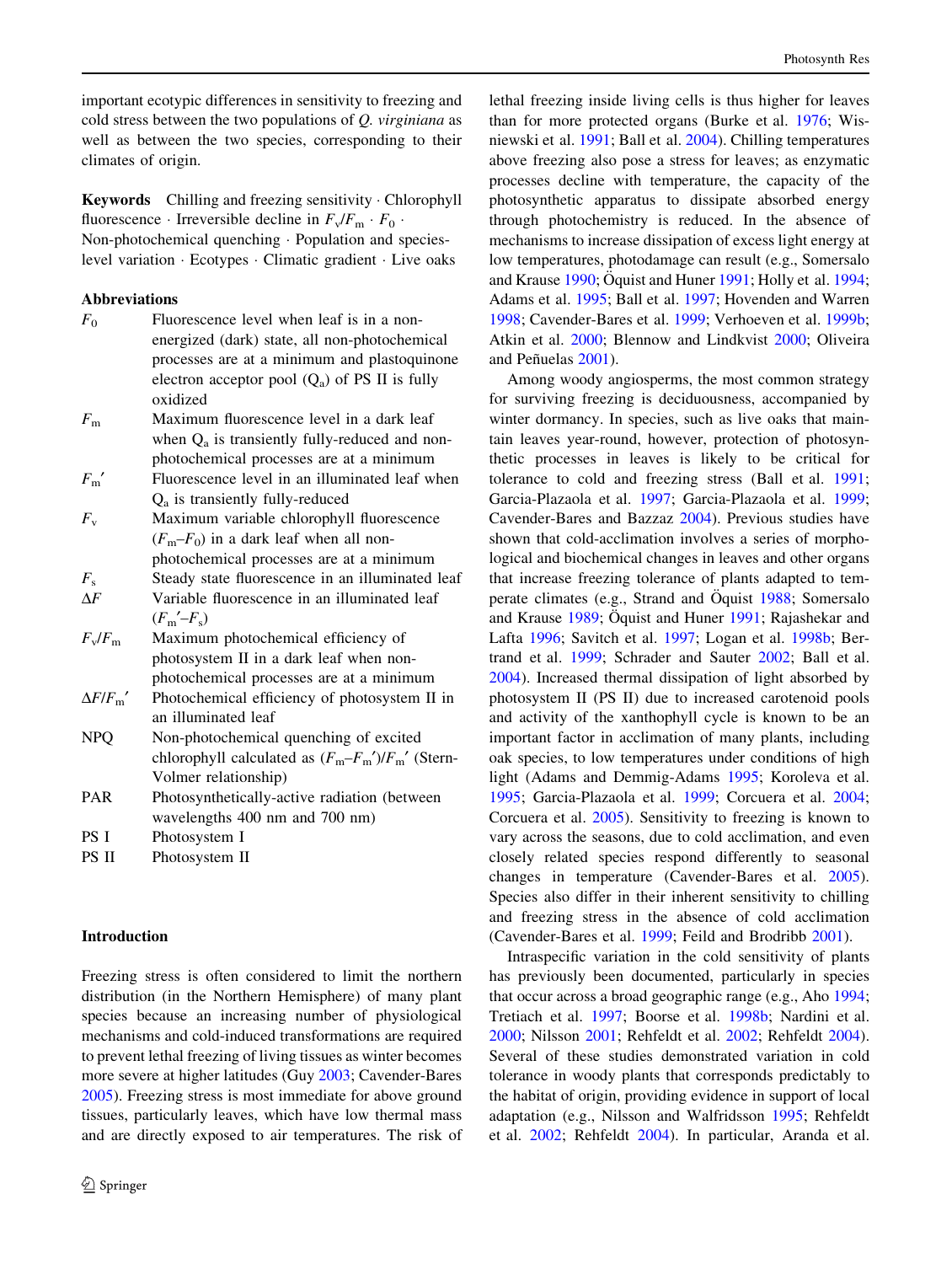<span id="page-2-0"></span>[\(2005](#page-14-0)) found that among populations of cork oak (Quercus suber), those originating from warmer sites showed the largest declines in  $F_v/F_m$  in response to cold stress. For ten populations originating in various locations throughout Spain, they found a correlation between mean annual temperature at the population source and the mean population  $F_v/F_m$  recorded in the coldest-month normalized by the  $F_v/F_m$  spring measurement (Aranda et al. [2005\)](#page-14-0). In the present study, I investigate inter- and intra-specific variation in PS II sensitivity to chilling and freezing stress in two American evergreen oaks, Q. virginiana and Q. oleoides. I address the question of whether variation between populations and between species in sensitivity to chilling and freezing stress corresponds to the climate of origin, indicating support for local adaptation. I also examine changes in sensitivity to chilling and freezing in plants grown under contrasting climates to determine whether there is evidence in support of adaptive plasticity.

Q. virginiana and Q. oleoides are the two most broadly distributed members of a small, monophyletic lineage of interfertile live oaks (Quercus series Virentes Nixon) which falls within the white oak group (Nixon and Muller [1997](#page-16-0)). Q. virginiana extends from the outer banks of southern Virginia and North Carolina into northern Mexico, and Q. oleoides extends from northern Mexico to northwestern Costa Rica. These species are known to hybridize in regions where their distributions overlap, and we have documented gene flow among populations in Texas and Mexico where their ranges are in contact (J. Cavender-Bares, unpublished). Therefore, the species boundary is likely to be weak and populations throughout the range of the complex may potentially represent demes within a cline.

Live oaks are of considerable conservation significance because of their important ecological roles in many coastal and lowland forests, and due to severe declines in population sizes as a result of over-harvesting, since European settlement (Spector and Putz [2006\)](#page-16-0). They are also coveted shade trees and protected by law in some regions. At their northern range limit, the live oaks are a dominant species in the maritime forest, a vanishing ecosystem under threat both by coastal development and by sea level rise (e.g., Conner et al. [2005](#page-15-0)). Efforts to restore the maritime forest must consider potential differences in physiological tolerances among live oak ecotypes and the extent to which the source of propagules matters. Therefore, understanding ecotypic variation in sensitivity to temperature extremes is an important area of investigation. The more temperate distribution of *Q. virginiana* compared to the tropical– subtropical distribution of  $Q$ . *oleoides* (Fig. 1A) invites the possibility that the two species have diverged in their

Fig. 1 (A) Distributions of the two live oak species (Quercus virginiana, gray shading, and Q. oleoides, hashed marks) and collection sites of acorns (stars): coastal North Carolina and north Central Florida (Q. virginiana); central Belize and northwestern Costa Rica (Q. oleoides). (B) Average monthly maximum and minimum temperatures for cities within the four collection regions, including Liberia, Costa Rica; Belize City, Belize; Wilmington, North Carolina; and Gainesville, Florida. The monthly maximum and minimum temperatures in North Carolina and Costa Rica (upper panels) were used as the monthly set point temperatures for daytime and nighttime in the greenhouse for the temperate and tropical climate treatments, respectively

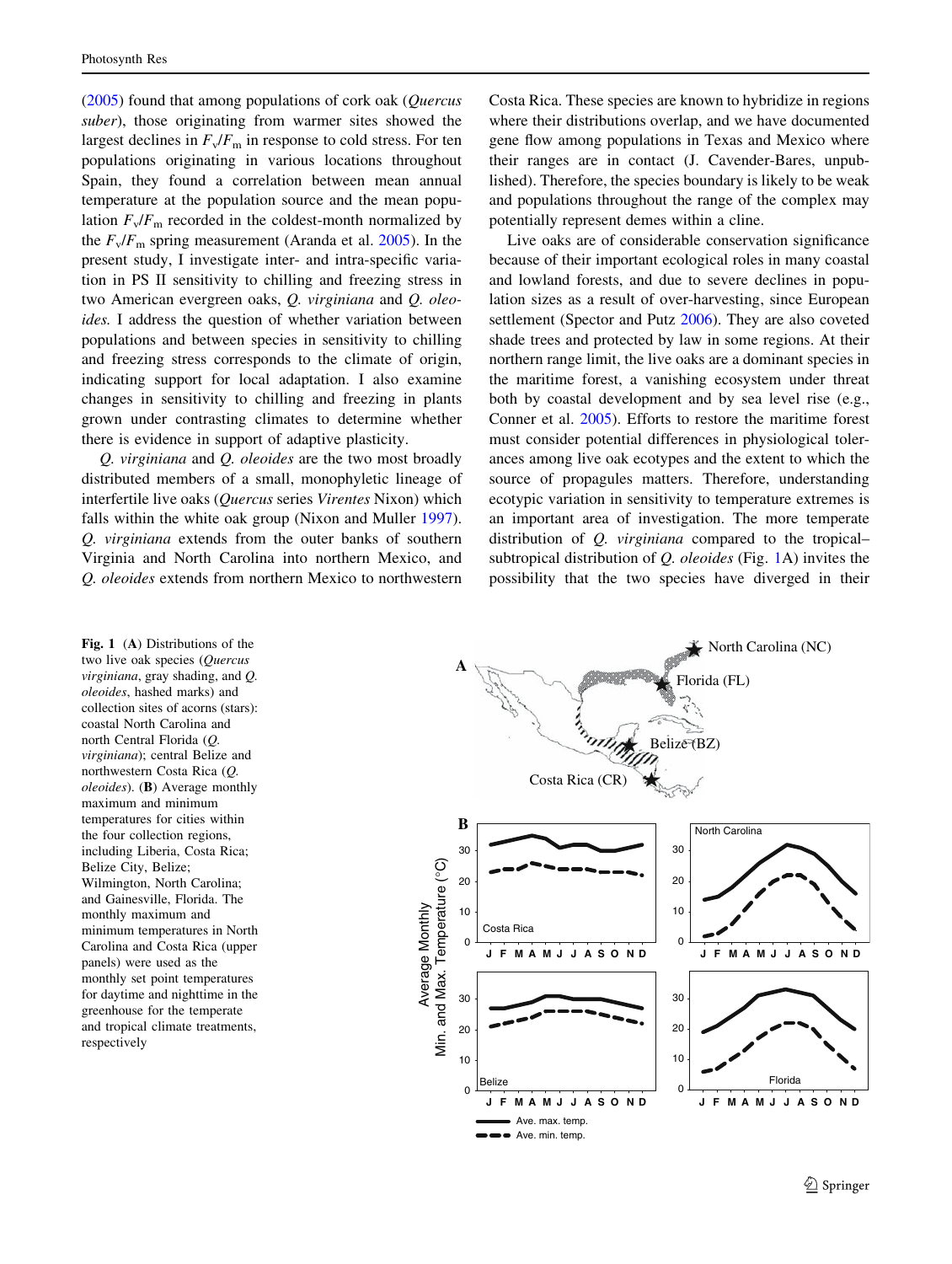sensitivity to cold and freezing stress, despite their close phylogenetic relationship. Furthermore, the wide range of climatic variation encountered by the two species throughout their ranges (Fig. [1B](#page-2-0)), most pronounced in Q. virginiana, allows the opportunity to test the hypothesis that populations at different latitudes within species are differentially adapted to cold and freezing stress. Alternatively, populations within species could be equally tolerant of cold and freezing, due to ancestral acquisition of such traits, even though only some populations currently experience these stresses. In this case, apparent physiological differences among populations could be largely the result of acclimation to stress factors, i.e., phenotypic plasticity (e.g., Gordon [1992](#page-15-0); Sultan [1995](#page-16-0); Ackerly et al. [2000](#page-14-0); Atkin et al. [2006](#page-14-0)). A previous study shows that stomatal traits and leaf hydraulic properties in the two live oak species show significant plasticity in response to drought (Cavender-Bares et al. [2007](#page-15-0)). Distinguishing between plasticity and genetically-based variation has important implications for understanding range limits and how plants respond to changing environments. Phenotypic plasticity may allow plants to maintain high fitness under changing conditions (Sultan [2001\)](#page-16-0). Alternatively, maintenance of fitness under new environmental conditions may only come about through genetic change.

The goals of this study were to examine the extent to which live oak populations show evidence for selection in response to cold and freezing stress as assessed by chlorophyll fluorescence measurements. This article is part of a larger study examining differentiation among live oak ecotypes across a climatic gradient. The central questions that I address in this study are as follows:

- 1) Do species and populations within species originating from climates with different minimum temperatures show differences in PS II photosynthetic yield  $(\Delta F)$  $F_{\rm m}$ <sup>'</sup>) at chilling temperatures?
- 2) Does minimum temperature in the climate of origin predict freezing damage to PS II, as assessed by irreversible changes in maximum photochemical efficiency  $(F_v/F_m)$ , in populations and species across a latitudinal gradient?
- 3) How does cold acclimation alter PS II responses to freezing in populations and species from different latitudes?

Acorns were collected from two populations within each of the two live oak species  $(Q.$  oleoides: Costa Rica and

# Methods and materials

# Study species

Belize: *O. virginiana*: north central Florida and North Carolina) in fall 2002 (Fig. [1](#page-2-0)A) and synchronously planted in greenhouse facilities at the Franklinville Experimental Station (Franklinville, NY). In Costa Rica, acorns were collected from trees distributed in random locations throughout the Santa Rosa National Park in Guanacaste Province in northwestern Costa Rica. In Belize, acorns were collected in three locations near Burrell Boom northwest of Belize City and in three locations near or in Mountain Pine Ridge in southern Belize. Acorns were collected from five trees in Alachua County Florida in and around Gainesville, and in North Carolina acorns were collected from trees in Goose Creek State Park, in or near Wilmington and in New Bern, North Carolina. All of the necessary collection permits, export permits, phytosanitary certificates, and import permits were obtained (available upon request). Each population included five to seven maternal families and approximately 25 individuals per family per treatment. While the seeds were collected from randomly selected trees within each population, the number of maternal families per population was relatively low; these families may not adequately represent the entire population. Moreover, germination among families was unequal, and some families had very low numbers. A larger study with more populations and greater sampling within populations is currently underway.

The experimental design included two temperature treatments: (1) a tropical treatment, in which daytime temperature was maintained near  $30-35^{\circ}$ C, and nighttime temperatures between  $22^{\circ}$ C and  $26^{\circ}$ C; and (2) a temperate treatment, in which winter growth temperatures reached a minimum nighttime temperature of  $4^{\circ}$ C with a daytime temperature of  $15^{\circ}$ C, simulating the monthly average temperatures in Liberia, Costa Rica and Wilmington, North Carolina, respectively (Fig. [1B](#page-2-0)). Each temperature regime was replicated in 3 different rooms. Overnight freezing events were simulated using a controlled freezer box, where temperature was regulated at 1 min intervals to within 0.5°C for freezing sensitivity measurements following previously described methods (Cavender-Bares and Holbrook [2001;](#page-15-0) Cavender-Bares et al. [2005](#page-15-0)).

Experiment 1: PS II chlorophyll fluorescence after short-term chilling stress under cold-acclimated and non-acclimated conditions

During late January 2004 of the second year of growth, light-adapted chlorophyll fluorescence yield  $(\Delta F/F_{\rm m}{}')$  and non-photochemical quenching (NPQ) were measured at three controlled temperatures  $(6, 15,$  and  $30^{\circ}$ C) using a pulse amplitude modulation chlorophyll fluorometer (mini-PAM, Walz, Effeltrich, Germany) (Schreiber et al. [1993](#page-16-0); Schreiber et al. [1994](#page-16-0)) after short-term exposure to each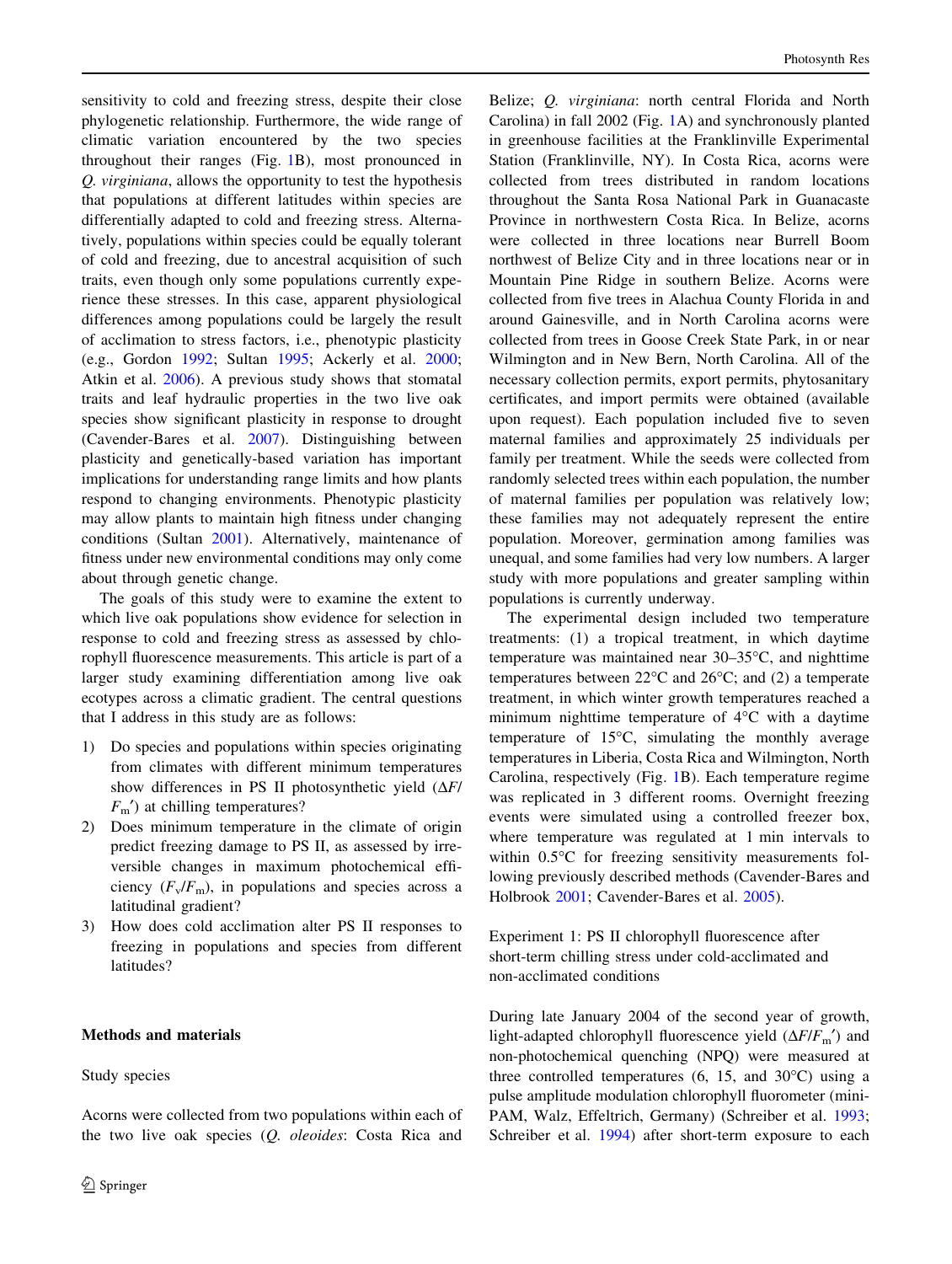temperature. Plants were measured under controlled levels of photosynthetically active radiation (PAR) of approximately 400  $\mu$ mol m<sup>-2</sup> s<sup>-1</sup> using metal halide illumination. This moderate light level corresponded reasonably well with ambient light levels in the greenhouse at this time of year, achieved by a combination of natural light and metal halide illumination. Note, however, that ambient light levels in the greenhouse can be variable in time and space depending on external weather conditions, sun angle, and obstruction by roofing structures; peak PAR values reach approximately 1200  $\mu$ mol m<sup>-2</sup> s<sup>-1</sup>. In the temperate treatment, plants had been exposed to approximately two months of daytime temperatures at  $15^{\circ}$ C and  $4-6^{\circ}$ C nighttime temperatures, while plants in the tropical treatment remained under warm temperatures as described in the previous section. Dark-adapted  $F_v/F_m$  was measured just prior to dawn on a subsample of seedlings from each population ( $N \approx 40$ ) in both the temperate and tropical treatments at their normal nighttime growth temperatures  $(-25^{\circ}$  and  $-5^{\circ}$ C, respectively). Leaves were marked where the measurement was made. After plants were exposed for several hours to their daytime growing temperatures (ca.  $30^{\circ}$ C and  $15^{\circ}$ C in the tropical and temperate treatments, respectively), the same plants were exposed for 15 min to chilling temperatures  $(6^{\circ}C)$ , intermediate temperatures (15 $\degree$ C) or warm temperatures (30 $\degree$ C) at midday (11–13 h). Measurement temperatures were achieved by moving plants into greenhouse rooms where the temperature was set to one of the three setpoints. Chlorophyll fluorescence yield was then measured on the same spot on the leaf as the predawn  $F_v/F_m$  measurements. The angle and height of the fiber optic probe above the leaf was consistent across all measurements. The chlorophyll fluorescence measurements at predawn were used to calculate non-photochemical quenching according to Stern-Volmer  $(F_m-F_m)/F_m'$ . On a subsample of plants exposed to shortterm chilling temperatures, predawn  $F_v/F_m$  was remeasured the following day to determine whether the decline in yield at cold temperatures was fully reversible.

Experiment 2: Freezing cycles at decreasing minimum temperatures

In mid-February of 2005, approximately three months after the onset of cold temperatures in the temperate climate treatment in the third year of growth, freezing manipulations were conducted to determine differences in freezing sensitivity within and between the two species grown in both climate treatments. Dark-adapted chlorophyll fluorescence  $(F_v/F_m)$  was measured in situ to determine photosynthetic quantum yield on one leaf from 6 seedlings per population (from at least three families) in both species and in both climate treatments. Branchlets with at least five leaves, including the measured leaf, were subsequently cut under water, placed in water-filled rose tubes in the dark and frozen in a temperature-controlled freezer box overnight at minimum temperatures of  $0^{\circ}C$ ,  $-2^{\circ}C$ ,  $-5^{\circ}C$ , or  $-10^{\circ}C$ . Temperature inside the freezer box, measured by a probe, was controlled using a programmable chiller (Cole-Parmer Instrument Co., Vernon Hills, Illinois) with Dynalene heattransfer fluid combined with a fan-coil unit in the freezer box. The freezing and thawing rate was less than  $0.25^{\circ}$ C per min. In order to allow recovery, frozen samples were placed in a dark chamber for 24 h at room temperature before remeasurement of dark-adapted  $F_v/F_m$  following Boorse et al. [\(1998a\)](#page-14-0). The time allowed for recovery of  $F_v/F_m$  after stress varies with the species, the degree of stress, and light conditions. For example, Verhoeven et al. ([1999a](#page-16-0)) found very long recovery periods for Pinus ponderosa (100 h) compared to Malva neglecta (5 h) in field plants exposed to winter stress and ambient light. In a field common garden study with 4 evergreen oak species, Cavender-Bares et al. [\(2005](#page-15-0)), found no recovery beyond 24 h after freezing at various temperatures under dark conditions. Given that plants in this experiment were not exposed to light during freezing, slow recovery of  $F_v/F_m$  due to non-photochemical quenching mechanisms would not be expected. Copperconstantan thermocouples, attached to a Campbell data logger, were placed on the leaves of each plant to verify homogeneity of freezing conditions.

Experiment  $3: -10^{\circ}$ C Freezing cycles

The results of the previous experiment indicated that freezing at  $-10^{\circ}$ C was diagnostic in showing differentiation among populations in response to freezing. Freezing cycles at  $-10^{\circ}$ C were subsequently repeated the following February (2006) with greater replication and to determine the dynamics of  $F_0$  and  $F_v/F_m$  over time after freezing. A similar protocol was followed but only a minimum freezing temperature of  $-10^{\circ}$ C was used (Fig. 2), dark-adapted  $F_v/F_m$  was measured at room temperature (25°C) prior to



Fig. 2 Typical freezing cycle with a minimum temperature of  $-10^{\circ}$ C, as measured via a thermocouple attached to each branchlet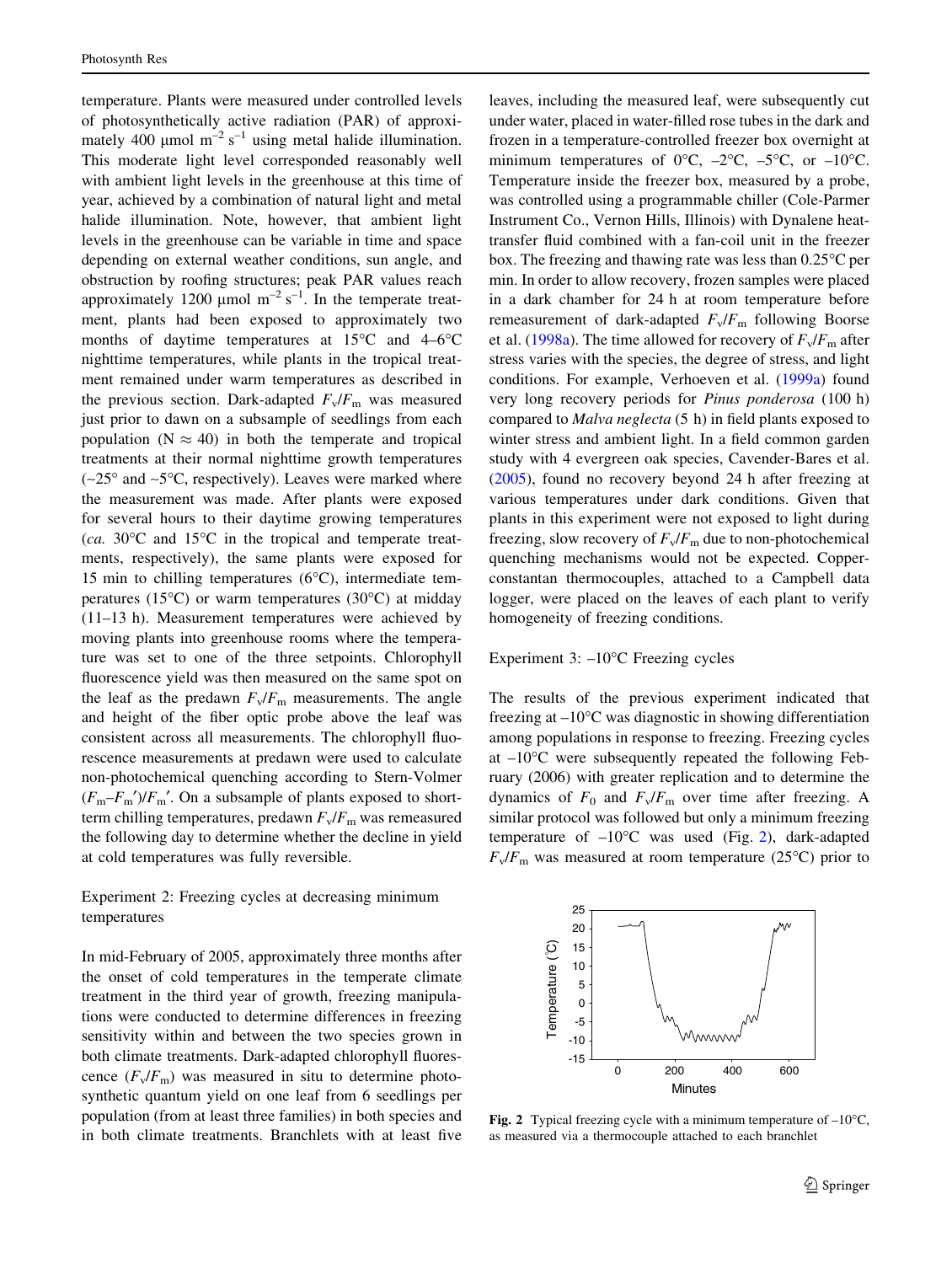freezing, and replication was increased to 17–20 individuals per population in each growth temperature treatment  $(N = 144)$ . Samples were taken from all families per populations (ranging from 3 to 6) for which healthy branchlets were available without having to remove the apical meristem. In this experiment, samples were measured 30 min after the freezing cycle ended, 7 h afterwards and 14 h afterwards. Measurements beyond 14 h were not made, thus simplifying the experimental procedure but compromising the ability to detect any recovery that might have occurred after 14 h. As in Experiment 2, plants were not exposed to light during any part of the protocol making recovery from non-photochemical quenching mechanisms unlikely. In order to determine whether excising branchlets could affect recovery of chlorophyll fluorescence yield, a control procedure was also followed, in which excised branchlets (six per population per treatment) were placed in the freezer box maintained at room temperature  $(25^{\circ}C)$ .

#### Winter leaf loss

Numbers of leaves on approximately 35 individuals of each population (across all families) within each species and climate treatment  $(N = 280)$  were censused in November 2004 and recounted later in February 2005. Flushing did not occur during this period in either treatment. Missing leaves from each plant were calculated based on the number missing from the previous census and verified by fallen leaves in the pot and leaf scars on the branches.

# Statistical analysis

The statistical treatment of plants from the four seed sources requires some consideration given the biological issues involved in how populations and species are defined. Q. virginiana and Q. oleoides are sister taxa known to introgress (Muller [1961](#page-16-0); Nixon [1985](#page-16-0); Nixon and Muller [1997](#page-16-0)). The species boundary is supported both morphologically (ibid) and by nuclear molecular data (Cavender-Bares et al., unpublished), indicating that grouping populations within species is one appropriate way to partition the variance. Therefore, I chose to conduct hierarchical ANOVAs treating family, nested within population and population nested within species as random factors. Species is treated as a main fixed factor. The disadvantage of nesting populations within species is that population means for all source locations cannot be directly compared. There is a real possibility that four populations actually represent demes within a continuous cline. Moreover, molecular evidence (Cavender-Bares et al., unpublished) indicates that the neutral genetic differentiation between the Costa Rica and Belize populations is, as great as the genetic differentiation between the two species. Therefore, alternative models for analysis could be justified. Interpretation of the results should be considered in this context.

For the first experiment, a hierarchical ANOVA was conducted testing the effects of growth treatment and species (both treated as fixed factors), as well as population nested within species and family nested with population (both treated as random factors). Only significant interactions were included in the model.  $\Delta F/Fm'$  and NPQ at each temperature were the dependent variables. For the second experiment, a hierarchical ANOVA was conducted to test the effects freezing temperature, species (fixed factors), population nested within species, and family nested with population (random factors), and their two-way interactions on the decline in  $F_v/F_m$ . Main effects were tested for separately in each growth temperature treatment. Decline in  $F_v/F_m$ , calculated as the difference in  $F_v/F_m$  before and after freezing, was arcsin transformed to meet the assumption of normality. For the third experiment, a hierarchical repeated measures (rm) ANOVA was conducted because each individual was measured at multiple time intervals after freezing at  $-10^{\circ}$ C. The rm ANOVA tested, whether the temporal dynamics of  $F_0$  or  $F_v/F_m$  differed among growth temperature treatments, species, populations nested within species, and families nested within populations. Growth temperature, species, individuals and time were main fixed effects; population (species) and family (population) were random factors. A significant species by time, population by time, or family by time interaction would indicate that species, populations, or families differed in the change in  $F_v/F_m$  (or  $F_0$ ) over time. A significant treatment by time interaction would indicate that the change in  $F_v/F_m$  (or  $F_0$ ) over time differed between the tropical and temperate treatments. Data Desk (Velleman [1997](#page-16-0)) was used for all of the statistical analyses.

#### Results

In all years (2004, 2005, and 2006)  $F_v/F_m$  measured in early February was significantly lower in the temperate treatment during winter than in the tropical treatment for both species and all populations. Slight differences in  $F_v/$  $F<sub>m</sub>$  between populations within species in the cold-winter treatment in 2004 (Fig. [3](#page-6-0)A) were not significant nor consistent in subsequent years but are important to show as references to compare the  $\Delta F/F_{\rm m}^{\prime}$  and NPQ measurements.

Response of PS II to chilling temperatures under ambient light

PS II yield—In the tropical treatment with continuously warm temperatures, populations of both species showed the highest yield at warm temperatures (30°C) and declining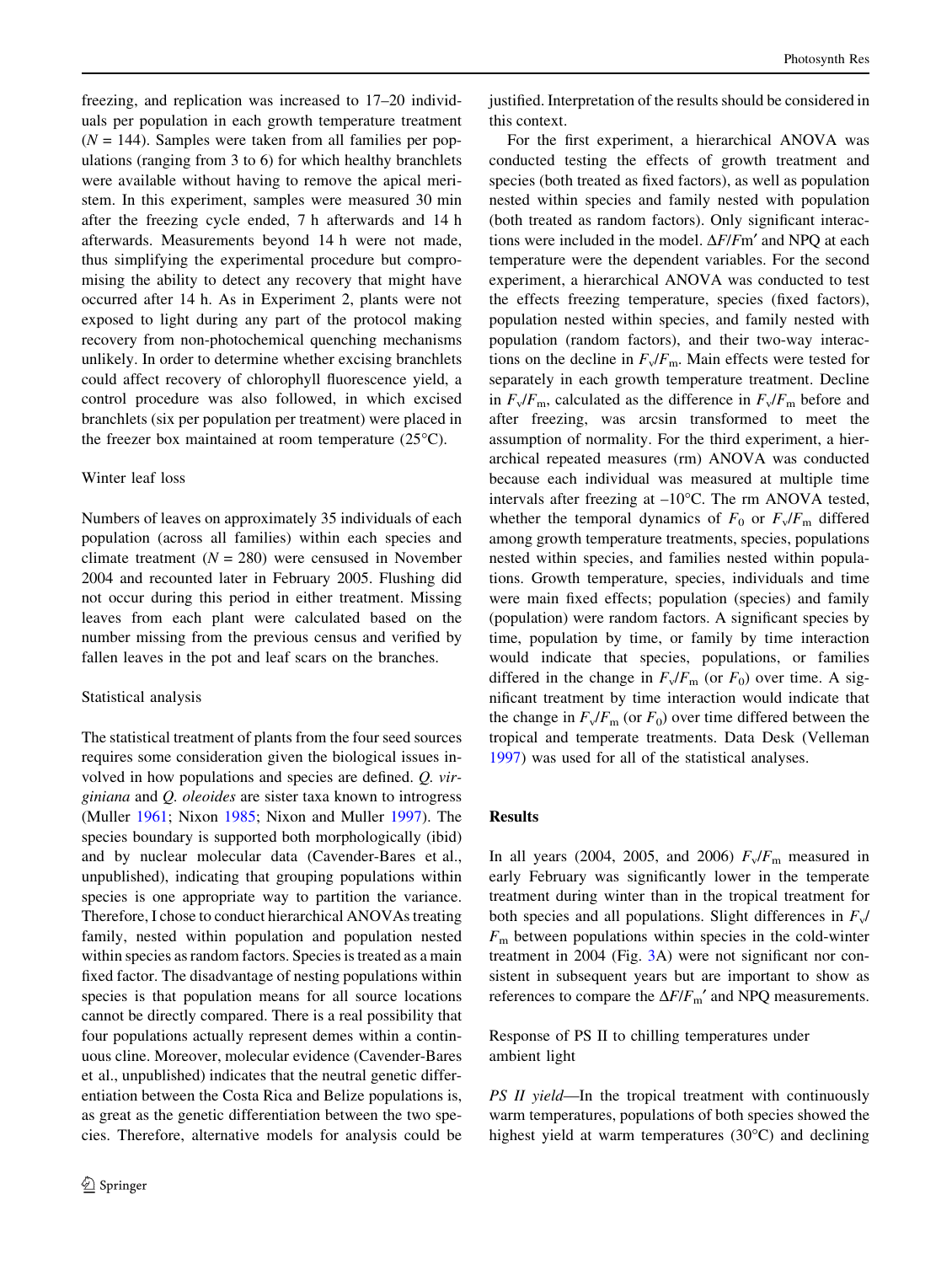<span id="page-6-0"></span>

Fig. 3 (A) Dark  $F_v/F_m$  measured predawn in the temperate (cold winter) treatment (filled circles) and tropical (warm) treatment (open circles) for the two populations in each species in early February. (B– E) Effects of short-term chilling temperatures under ambient light. Upper panels (B–C) show chlorophyll fluorescence yield in lightexposed leaves at three measuring temperatures  $(6^{\circ}, 15^{\circ}$  and  $30^{\circ}$ C) for the two populations in each species grown under (B) tropical

yields with declining temperature (Fig. 3B). After shortterm exposure to chilling temperatures  $(6^{\circ}C)$  the North Carolina population of Q. virginiana grown in the tropical temperature treatment showed significantly higher PS II yields than the Florida population and than both populations of Q. oleoides (Fig. 3B). This resulted in a significant effect of population on yield at  $6^{\circ}C$  ( $P = 0.019$  $P = 0.019$  $P = 0.019$ , Table 1). The lower yields in the Florida population reduced the mean yield for *Q. virginiana*. Hence, there was no significant difference between the two species. Families were not significantly different at  $6^{\circ}$ C or  $30^{\circ}$ C, but there was a significant effect of family on PS II yield at  $15^{\circ}$ C. Chlorophyll fluorescence yield at all three measurement temperatures depended significantly on the growth temperature (Table [1](#page-7-0)). Within the temperate (cold winter) treatment, neither species nor populations within species differed in their response to chilling temperatures (Fig. 3 C). In the temperate treatment, the photosynthetic temperature optimum shifted, such that all populations again showed the highest chlorophyll fluorescence yield at

conditions (30 $\rm ^{o}C$  daytime growth temperatures) and (C) temperate conditions (15°C daytime growth temperatures) during late January under ambient light levels (400 µmol  $m^{-2}$  s<sup>-1</sup>). Lower panels (**D**–**E**) show non-photochemical quenching (Stern-Volmer NPQ) from the same experiment.  $Q$ . *virginiana* is represented by triangles (open = North Carolina; closed = Florida), and  $Q$ . *oleoides* is represented by circles (open = Belize; closed = Costa Rica)

their daytime growth temperature  $(-15^{\circ}C)$  in Dec-Jan) and the lowest yield at chilling temperatures  $(6^{\circ}C)$ .

Non-photochemical quenching—In the tropical treatment, plants from both populations within both species showed high non-photochemical quenching at  $6^{\circ}$ C and lower values at 15° and 30°C. The Costa Rica population had lower NPQ at  $6^{\circ}$ C and  $15^{\circ}$ C, than the other three populations, but these other populations did not differ from each other. Both populations within both species showed similar values of NPQ at  $30^{\circ}$ C (Fig. 3D). Plants in the temperate treatment showed the lowest values of nonphotochemical quenching at their growth temperatures (15°C), and there were no differences among species or populations within species at this temperature (Fig. 3E, Table [1](#page-7-0)). NPQ increased after short-term exposure to both chilling  $(6^{\circ}C)$  and warm  $(30^{\circ}C)$  temperatures. At chilling temperatures  $(6^{\circ}C)$ , Q. virginiana populations showed higher NPQ than *Q. oleoides* populations although this effect was only significant when the treatments were analyzed separately (not shown). At warm temperatures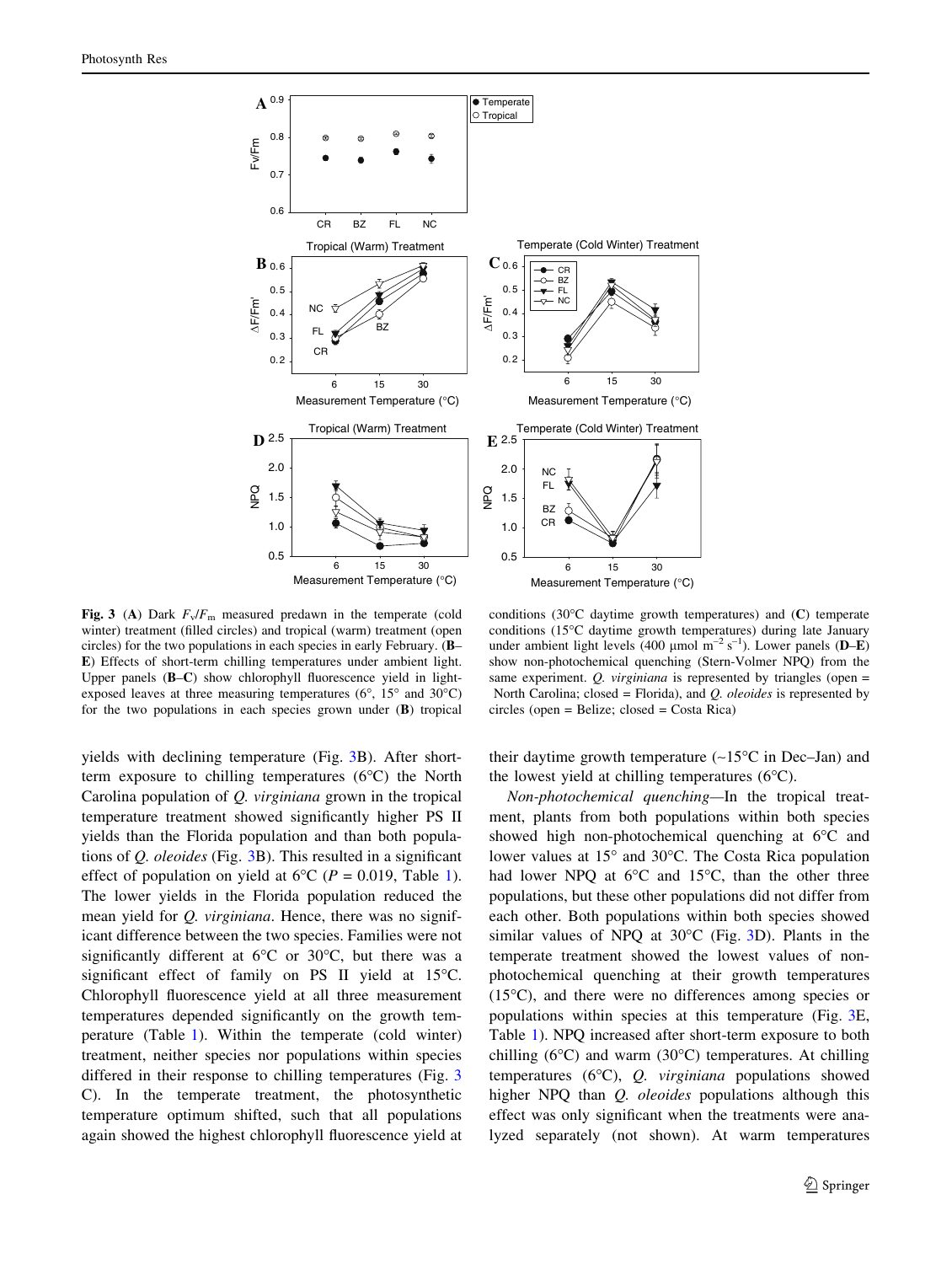<span id="page-7-0"></span>Table 1 Results of ANOVA for the effects of growth temperature (temperate, 15°C daytime or tropical, 30°C daytime), species, population (species), and family (population) on dark chl fluorescence

yield  $(F_v/F_m;$  measured predawn at ambient growth temperatures), daytime chl fluorescence yield  $(\Delta F/F_{\rm m}^{\prime})$  and non-photochemical quenching (NPQ)

| Dependent variable                      | Source             | df               | SS      | MS       | $F$ -ratio | Prob                 |
|-----------------------------------------|--------------------|------------------|---------|----------|------------|----------------------|
| $F_v/F_m$                               | Growth temperature | $\mathbf{1}$     | 0.2166  | 0.2166   | 169.21     | < 0.0001             |
|                                         | Species            | $\mathbf{1}$     | 0.0055  | 0.0055   | 1.647      | 0.328                |
|                                         | Population         | $\overline{c}$   | 0.0067  | 0.0034   | 2.647      | 0.100                |
|                                         | Family             | 17               | 0.0216  | 0.0013   | 0.992      | 0.468                |
|                                         | Error              | 305              | 0.3903  | 0.0013   |            |                      |
|                                         | Total              | 326              | 0.6567  |          |            |                      |
| $\Delta F/F_{\rm m}'$ at 6°C            | Growth temperature | 1                | 0.429   | 0.429    | 31.186     | < 0.0001             |
|                                         | Species            | $\mathbf{1}$     | 0.096   | 0.096    | 1.201      | 0.387                |
|                                         | Population         | $\boldsymbol{2}$ | 0.159   | 0.080    | 5.061      | 0.019                |
|                                         | Family             | 17               | 0.268   | 0.016    | 1.145      | 0.310                |
|                                         | Error              | 305              | 4.196   | 0.014    |            |                      |
|                                         | Total              | 326              | 5.292   |          |            |                      |
| $\Delta F/F$ $\rm _m^{\prime}$ at 15 °C | Growth temperature | 1                | 0.066   | 0.066    | 5.639      | 0.018                |
|                                         | Species            | $\mathbf{1}$     | 0.208   | 0.208    | 10.807     | $0.081^a$            |
|                                         | Population         | $\overline{c}$   | 0.039   | 0.019    | 0.659      | 0.530                |
|                                         | Family             | 17               | 0.497   | 0.029    | 2.497      | 0.001                |
|                                         | Error              | 305              | 3.571   | 0.012    |            |                      |
|                                         | Total              | 326              | 4.574   |          |            |                      |
| $\Delta F/F$ m' at 30°C                 | Growth temperature | 1                | 3.362   | 3.362    | 252.42     | < 0.0001             |
|                                         | Species            | 1                | 0.050   | 0.050    | 38.8       | 0.025                |
|                                         | Population         | $\mathfrak{2}$   | 0.003   | 0.001    | 0.097      | 0.908                |
|                                         | Family             | 17               | 0.228   | 0.013    | 1.007      | 0.450                |
|                                         | Error              | 305              | 4.063   | 0.013    |            |                      |
|                                         | Total              | 326              | 7.983   |          |            |                      |
| NPQ at $6^{\circ}\mathrm{C}$            | Growth temperature | 1                | 1.26499 | 1.26499  | 2.823      | $0.094$ <sup>a</sup> |
|                                         | Species            | $\mathbf{1}$     | 8.47179 | 8.47179  | 3.9416     | 0.186                |
|                                         | Population         | $\boldsymbol{2}$ | 4.29861 | 2.14931  | 4.7489     | 0.023                |
|                                         | Family             | 17               | 7.69407 | 0.452593 | 1.01       | 0.447                |
|                                         | Treatment*Species  | 1                | 2.2194  | 2.2194   | 4.9529     | 0.027                |
|                                         | Error              | 304              | 136.223 | 0.448101 |            |                      |
|                                         | Total              | 326              | 166.472 |          |            |                      |
| NPQ at 15°C                             | Growth temperature | 1                | 1.098   | 1.098    | 2.864      | $0.092^{\rm a}$      |
|                                         | Species            | $\mathbf{1}$     | 0.672   | 0.672    | 1.847      | 0.307                |
|                                         | Population         | $\overline{2}$   | 0.728   | 0.364    | 0.745      | 0.490                |
|                                         | Family             | 17               | 8.306   | 0.489    | 1.275      | 0.207                |
|                                         | Error              | 305              | 116.925 | 0.383    |            |                      |
|                                         | Total              | 326              | 129.58  |          |            |                      |
| NPQ at 30°C                             | Growth temperature | 1                | 115.695 | 115.695  | 96.045     | < 0.0001             |
|                                         | Species            | 1                | 0.036   | 0.036    | 0.199      | 0.699                |
|                                         | Population         | 2                | 0.363   | 0.181    | 0.207      | 0.815                |
|                                         | Family             | 17               | 14.911  | 0.877    | 0.728      | 0.773                |
|                                         | Error              | 305              | 367.4   | 1.205    |            |                      |
|                                         | Total              | 326              | 500.41  |          |            |                      |

 $\Delta F/F_m'$  and NPQ were quantified at three measurement temperatures (6°C, 15°C and 30°C) with light levels of 400 µmol m<sup>-2</sup> s<sup>-1</sup>. Significant effects ( $P \le 0.05$ ) are shown in bold, and marginally significant effects ( $P < 0.1$ ) are indicated by<sup>a</sup>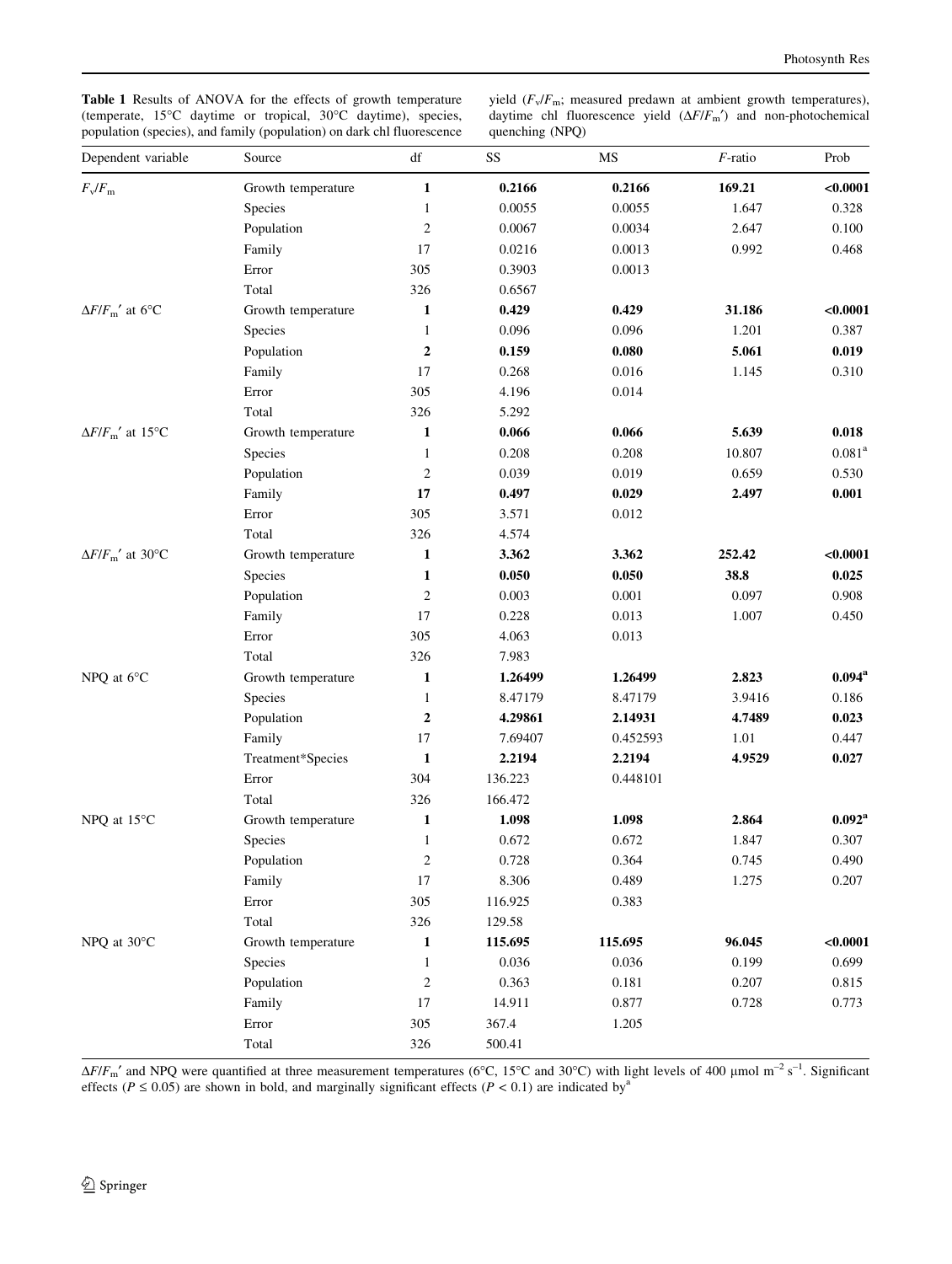(30°C), all populations showed similarly high values, with Florida slightly lower than the other populations (Fig. [3](#page-6-0)E). The Costa Rica and Belize populations showed significantly higher NPQ at  $30^{\circ}$ C than at 6 $^{\circ}$ C. There was no difference among families within populations for NPQ in any of the treatment combinations.

# Decline in  $F_v/F_m$  after freezing at different minimum temperatures

Populations from the tropical Q. oleoides showed greater loss of photosynthetic function after freezing than populations from the temperate Q. virginiana. Photographs of warm-grown branchlets from both populations of each species, taken approximately 14 h after freezing at  $-10^{\circ}$ C, demonstrate differences in leaf damage (Fig. 4). Plants in the tropical treatment that had been experiencing warm growth conditions showed increasing loss of photosynthetic function with decreasing minimum temperatures, as indicated by



Fig. 4 Photos of leaves and excised branchlets in water-filled rose tubes after freezing at  $-10^{\circ}$ C for representative plants from the two populations of  $Q$ . *oleoides* (A) and from the two populations of  $Q$ . *virginiana*  $(B)$  grown in the temperate treatment

a decline in  $F_v/F_m$  (Fig. [5](#page-9-0)A). This pattern resulted in a significant effect of freezing temperature on decline in  $F_v/F_m$ (Table [2\)](#page-9-0). The decline in  $F_v/F_m$  corresponded to latitude, with the two Q. oleoides populations (Belize and Costa Rica) showing a decline in  $F_v/F_m$  at higher temperatures than the two Q. virginiana populations (Florida and North Carolina).  $At-10\degree C$ , both populations in both species suffered declines in  $F_v/F_m$  with the North Carolina population showing only a minimal decline in  $F_v/F_m$  and the two Q. oleoides populations showing the largest declines. Plants in the Florida population of Q. virginiana showed an intermediate response at  $-10^{\circ}$ C. Differences between populations within Q. virginiana in response to declining freezing temperatures resulted in a significant interaction of population by freezing temperature on the decline in  $F_v/F_m$  (Table [2](#page-9-0)A).

Q. virginiana populations (North Carolina and Florida) that were grown in the temperate treatment in which plants were acclimated to three months of winter temperatures between Dec.-Feb., showed no decline in  $F_v/F_m$ , even at  $-10$ °C, while *Q. oleoides* populations (Belize and Costa Rica) showed values of  $F_v/F_m$  that dropped below 0.2 at  $-10\degree$ C (Fig. [5B](#page-9-0)). Both species and population effects on decline in  $F_v/F_m$  were significant under the temperate treatment (Table [2](#page-9-0)). There was also a significant effect of freezing temperature on the decline in  $F_v/F_m$  in both the temperate growth treatment and in the tropical treatment. In the temperate treatment, there was a significant species by freezing temperature interaction, although there was no significant population by temperature interaction, in contrast to the tropical growth temperature treatment (Table [2\)](#page-9-0).

Changes in PS II chlorophyll fluorescence parameters over time after freezing at  $-10^{\circ}$ C

After freezing cycles reached a nadir of  $-10^{\circ}$ C,  $F_v/F_m$  continued to decline as room temperatures were restored 30 min, 7 h and 14 h after the end of the freezing cycle (Fig. [6](#page-10-0)C, D). Under warm growth conditions, northern populations showed a greater decline in  $F_v/F_m$  than under conditions of cold acclimation as in the second experiment. Q. oleoides populations also showed a greater overall decline in  $F_v/F_m$ than Q. virginiana populations grown under both the temperate and tropical temperature treatments. However, there were differences between the two populations within Q. virginiana. In the temperate treatment, the North Carolina population showed significantly less decline in  $F_v/F_m$  14 h after the freezing cycle than the Florida population (Fig. [6](#page-10-0) D). Repeated measures ANOVA for  $F_v/F_m$  indicated significant differences between species and between growth temperature treatments as well as species by time, population by time, and treatment by interactions (Table [3\)](#page-11-0). There was no effect of family within populations. Values of  $F_0$  showed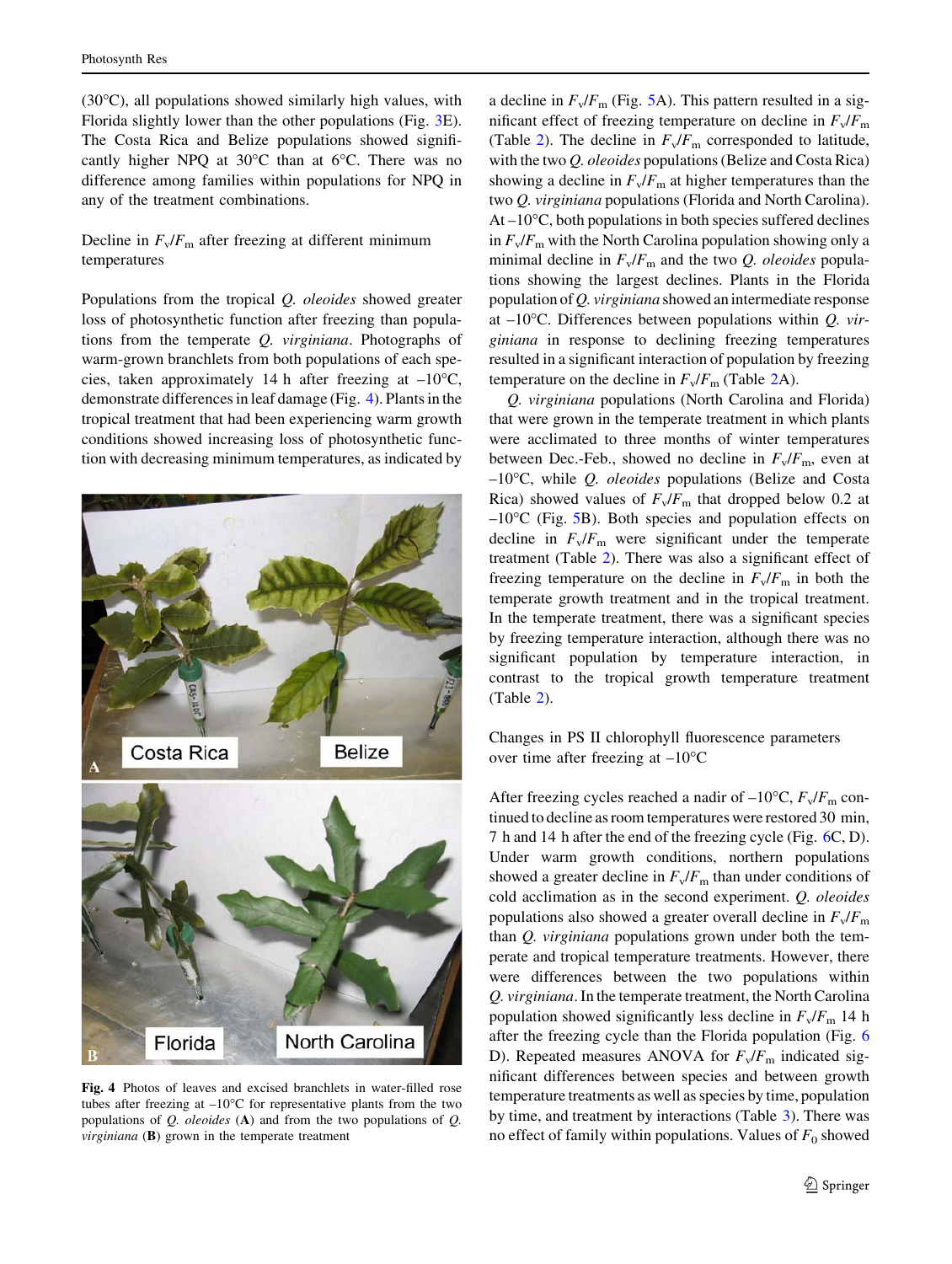<span id="page-9-0"></span>

-10 -5 0 5 E 0.6<br>노<br>L 0.4  $0.0$ 0.2 0.6 0.8 CR BZ NC FL Minimum Temperature

Temperate (Cold Winter) Treatment

Fig. 5 Effects of minimum temperature  $(0^{\circ}, -2^{\circ}, -5^{\circ}, \text{ and } -10^{\circ}\text{C})$  on recovery of photochemical efficiency in dark leaves (A) in plants grown under warm conditions all year (tropical treatment), and (B) in plants acclimated to cold temperatures (temperate treatment). Dark  $F_v/F_m$  was measured on branches in water before and 24 h after a

dark freezing cycle with minimum temperatures of  $0, -2, -5,$  and  $-$ 10°C. Immediately after the freezing cycle, branches were placed in a dark cabinet at room temperature. Plants were measured in February 2005. Symbols are the same as in Fig. 3

Table 2 Results of ANOVA testing the effects of minimum freezing temperature  $(0, -2, -5, \text{ and } -10^{\circ}\text{C})$ , species, population (species), and family (population) on the decline in  $F_v/F_m$  after freezing for the

tropical treatment (A), in which plants had been experiencing warm growth conditions and for the temperate treatment (B), in which plants were cold acclimated

|           | Source                             | df                                 | <b>SS</b> | MS    | $F -$  | Prob                 |  |  |
|-----------|------------------------------------|------------------------------------|-----------|-------|--------|----------------------|--|--|
|           |                                    |                                    |           |       | ratio  |                      |  |  |
| A.        |                                    | Tropical treatment (warm all year) |           |       |        |                      |  |  |
|           | <b>Species</b>                     | 1                                  | 0.074     | 0.074 | 10.014 | $0.087$ <sup>a</sup> |  |  |
|           | Population                         | $\overline{c}$                     | 0.015     | 0.007 | 1.032  | 0.3884               |  |  |
|           | Family                             | 11                                 | 0.078     | 0.007 | 0.578  | 0.8365               |  |  |
|           | Freezing temperature               | 3                                  | 1.500     | 0.500 | 14.918 | 0.0034               |  |  |
|           | Species*temperature                | 3                                  | 0.216     | 0.072 | 2.151  | 0.1951               |  |  |
|           | Population*temperature             | 6                                  | 0.201     | 0.034 | 3.880  | 0.008                |  |  |
|           | Family*temperature                 | 23                                 | 0.199     | 0.009 | 0.701  | 0.8202               |  |  |
|           | Error                              | 46                                 | 0.567     | 0.012 |        |                      |  |  |
|           | Total                              | 95                                 | 4.516     |       |        |                      |  |  |
| <b>B.</b> | Temperate treatment (Cold winters) |                                    |           |       |        |                      |  |  |
|           | <b>Species</b>                     | $\mathbf{1}$                       | 0.091     | 0.091 | 82.442 | 0.0119               |  |  |
|           | Population                         | $\overline{c}$                     | 0.002     | 0.001 | 0.459  | 0.6444               |  |  |
|           | Family                             | 10                                 | 0.024     | 0.002 | 0.834  | 0.5986               |  |  |
|           | Freezing temperature               | 3                                  | 0.427     | 0.142 | 56.245 | < 0.0001             |  |  |
|           | Species*Temperature                | 3                                  | 0.365     | 0.122 | 48.152 | 0.0001               |  |  |
|           | Population*Temperature             | 6                                  | 0.015     | 0.003 | 0.799  | 0.5803               |  |  |
|           | Family*Temperature                 | 24                                 | 0.076     | 0.003 | 1.094  | 0.3881               |  |  |
|           | Error                              | 44                                 | 0.127     | 0.003 |        |                      |  |  |
|           | Total                              | 93                                 | 3.629     |       |        |                      |  |  |

Decline in Fv/Fm was calculated as the percent difference between Fv/Fm before and after freezing and was arcsin transformed. Significant effects ( $P < 0.05$ ) are shown in bold. Marginally significant effects ( $P < 0.01$ ) are indicated by<sup>a</sup>

two different patterns that were associated with species-level differences (Fig. [6A](#page-10-0),B). Q. oleoides populations grown under warm growth conditions showed an initial rise in  $F_0$ 30 min after the freezing cycle followed by a subsequent decline in  $F_0$ . In contrast, Q. virginiana populations showed slight decreases in  $F_0$  after freezing. Under winter growth

conditions in the temperate treatment, the same trend was apparent for the Q. oleoides populations, although considerably dampened. The two Q. virginiana populations, in contrast, showed a slight initial decrease in  $F_0$  followed by a slight increase. Repeated measures ANOVA showed a strong species effect on  $F_0$ , as well as a species by growth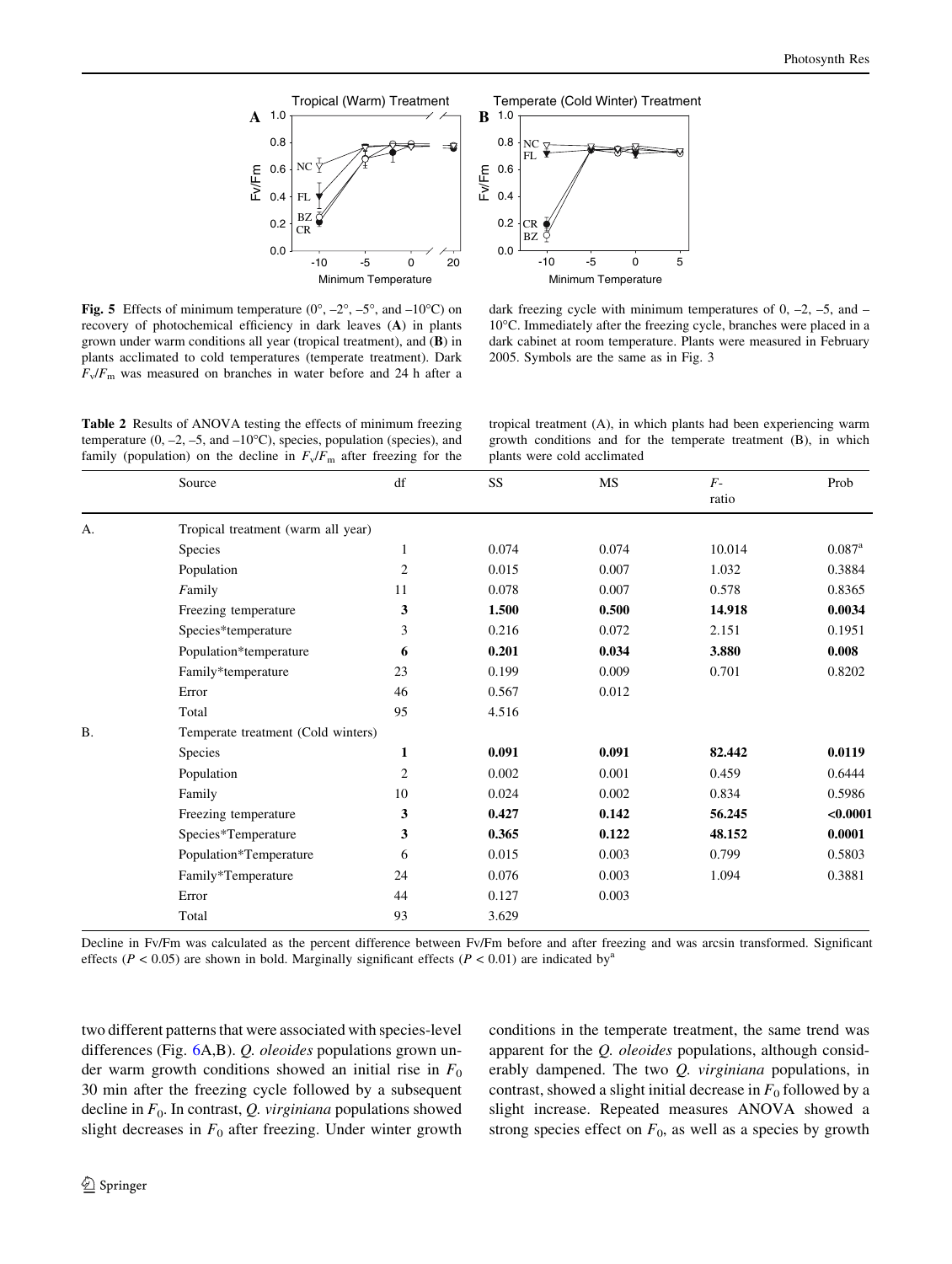<span id="page-10-0"></span>**Fig. 6** Upper panels:  $F_0$  before and after freezing in plants grown under tropical (A) and temperate (B) conditions. Middle panels: Dark  $F_v/F_m$ before freezing and 30 min, 7 h and 14 h after freezing at  $-10^{\circ}$ C in the two populations from each species grown under tropical  $(C)$  and temperate  $(D)$ conditions. Lower panels:  $F_v/$  $F<sub>m</sub>$  over the same time period for the same populations measured in a dark box maintained at  $25^{\circ}$ C in plants from the tropical  $(E)$  and temperate (F) treatments. Measurements were made in February 2006. Symbols are the same as in Fig. 3



temperature interaction and a species by time interaction (Table [3\)](#page-11-0). There was also a significant population by time interaction as a result of differences between the Belize and Costa Rica populations in the changes in  $F_0$  over time, although the general pattern and direction of response was similar for these two populations. Both family and the interaction of family and time were significant, indicating within population variation in  $F_0$  over time after freezing.

In the control experiment, where branchlets excised under water were put in the freezer box set at  $25^{\circ}$ C, no change in  $F_v/F_m$  was found, even after 14 h. This indicates that the decline in  $F_v/F_m$  in the freezing treatments could not be attributed to desiccation or other artifacts of excising the branchlets (Fig. 6 E, F).

## Winter leaf loss

In response to cold temperatures between November 2004 and February 2005, plants from the North Carolina population lost an average of 58% of their total leaves in the temperate treatment compared to only 6% in the tropical treatment (Fig. [7\)](#page-12-0). Plants from the Florida population dropped an average of 38% of their leaves in the temperate treatment compared with 7% in the tropical treatment. In contrast, the Belize and Costa Rica populations lost only

10% and 12% of leaves, respectively, during the same period in the temperate treatment, which was not statistically different from their percentage leaf loss in the tropical treatment (Fig. [7\)](#page-12-0).

## Discussion

An important question in ecological research is the extent to which broadly distributed species are able to inhabit a wide range of climatic conditions as a result of wide amplitude in physiological tolerances, phenotypic plasticity or as a result of ecotypic differentiation. In this study, there is evidence for ecotypic differentiation in cold and freezing sensitivity among populations and species of live oaks across a latitudinal gradient. The correspondence of low temperature tolerance to latitude provides support for the hypothesis that at least one of the two broadly distributed live oak species is comprised of locally adapted populations. The study also shows that cold acclimation increases the freezing tolerance of the two populations within Q. virginiana that originate in climates that incur freezing stress, but not in the Q. oleoides populations that originate in tropical climates. These results are consistent with the idea that adaptive plasticity enhances freezing tolerance.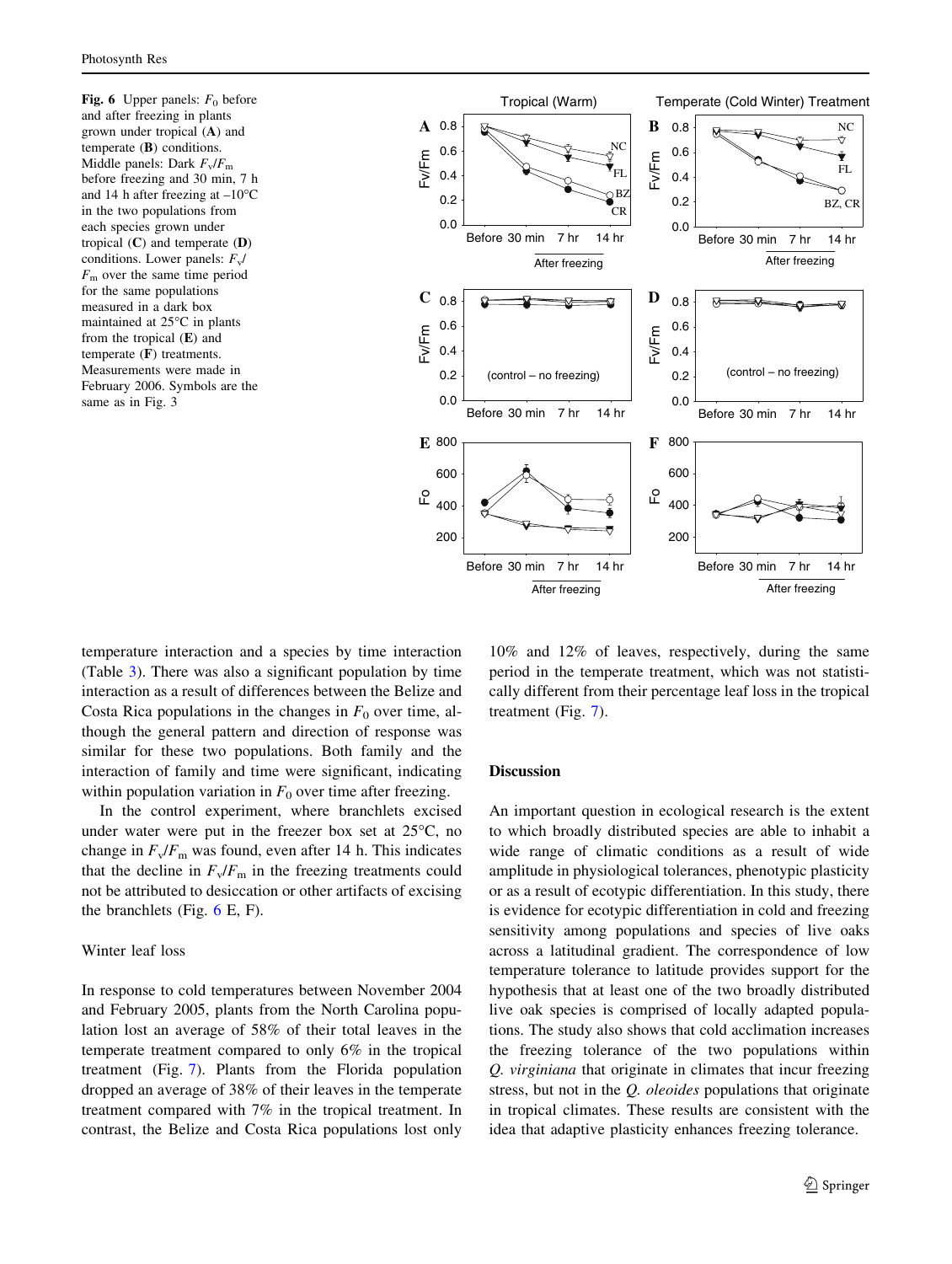<span id="page-11-0"></span>Table 3 Repeated measures ANOVA testing the effects of growth treatment (temperate or tropical), species, population (species), family (population), individual, and their interactions on changes in  $F_v/F_m$  and Fo over time after freezing

|                       | Source                    | df             | SS            | MS      | $F$ -ratio | Prob               |
|-----------------------|---------------------------|----------------|---------------|---------|------------|--------------------|
| $F_{\rm v}/F_{\rm m}$ | Growth treatment          | $\mathbf{1}$   | 0.239         | 0.239   | 4.147      | 0.179              |
|                       | Species                   | $\mathbf{1}$   | 3.031         | 3.031   | 36.512     | 0.026              |
|                       | Population                | $\overline{2}$ | 0.166         | 0.083   | 3.634      | 0.053              |
|                       | Family                    | 14             | 0.320         | 0.023   | 0.724      | 0.747              |
|                       | Individual                | 122            | 3.848         | 0.032   | 6.590      | < 0.0001           |
|                       | Time                      | 3              | 11.483        | 3.828   | 221.290    | < 0.0001           |
|                       | Species*Treatment         | $\mathbf{1}$   | 0.030         | 0.030   | 0.522      | 0.545              |
|                       | Population*Treatment      | $\sqrt{2}$     | 0.115         | 0.058   | 2.146      | 0.160              |
|                       | Family*Treatment          | 12             | 0.322         | 0.027   | 0.851      | 0.598              |
|                       | Treatment*Time            | 3              | 0.174         | 0.058   | 19.211     | 0.0018             |
|                       | Species*Time              | 3              | 0.748         | 0.249   | 14.409     | 0.0038             |
|                       | Population*Time           | 6              | 0.104         | 0.017   | 4.001      | 0.003              |
|                       | Family*Time               | 42             | 0.182         | 0.004   | 0.903      | 0.646              |
|                       | Species*Treatment*Time    | 3              | 0.042         | 0.014   | 4.693      | 0.051              |
|                       | Population*Treatment*Time | 6              | 0.018         | 0.003   | 0.664      | 0.679              |
|                       | Family*Treatment*Time     | 36             | 0.163         | 0.005   | 0.949      | 0.557              |
|                       | Error                     | 366            | 1.752         | 0.005   |            |                    |
|                       | Total                     | 623            | 28.620        |         |            |                    |
| Fo                    | Growth treatment          | $\mathbf{1}$   | 1025          | 1025    | 0.037      | 0.866              |
|                       | Species                   | $\mathbf{1}$   | 807918        | 807918  | 6.470      | 0.126              |
|                       | Population                | $\overline{c}$ | 249740        | 124870  | 2.299      | 0.137              |
|                       | Family                    | 14             | 760372        | 54312.3 | 1.836      | 0.041              |
|                       | Individual                | 122            | $3.61 E + 06$ | 29585.7 | 5.315      | < 0.0001           |
|                       | Time                      | 3              | 418120        | 139373  | 3.403      | $0.094^{\rm a}$    |
|                       | Species*Treatment         | $\mathbf{1}$   | 415149        | 415149  | 14.898     | 0.061 <sup>a</sup> |
|                       | Population*Treatment      | $\overline{c}$ | 55731.5       | 27865.8 | 1.493      | 0.264              |
|                       | Family*Treatment          | 12             | 223948        | 18662.3 | 0.631      | 0.813              |
|                       | Treatment*Time            | 3              | 181899        | 60633   | 105.410    | < 0.0001           |
|                       | Species*Time              | 3              | 376464        | 125488  | 3.064      | 0.113              |
|                       | Population*Time           | 6              | 245763        | 40960.6 | 4.898      | 0.0007             |
|                       | Family*Time               | 42             | 351243        | 8362.93 | 1.502      | 0.027              |
|                       | Species*Treatment*Time    | 3              | 70067         | 23355.7 | 40.602     | 0.0002             |
|                       | Population*Treatment*Time | 6              | 3451.37       | 575.228 | 0.082      | 0.998              |
|                       | Family*Treatment*Time     | 36             | 253633        | 7045.35 | 1.266      | 0.147              |
|                       | Error                     | 366            | $2.04 E + 06$ | 5566.88 |            |                    |
|                       | Total                     | 623            | $1.15 E + 07$ |         |            |                    |

Significant effects ( $P \le 0.05$ ) are shown in bold, and marginally significant effects ( $P < 0.1$ ) are indicated by<sup>a</sup>

Chlorophyll fluorescence yield and NPQ under chilling temperatures and ambient light

Under warm growth conditions, the northern most population (North Carolina) showed the highest daytime chlorophyll fluorescence yield at chilling temperatures (6°C; Fig. [3](#page-6-0)B). This result is consistent with selection for greater photosynthetic function at lower temperatures. Interestingly, the North Carolina population did not show the same advantage under conditions of cold acclimation. Rather, the cold acclimated plants from the North Carolina population demonstrated reduced photosynthetic yield at chilling temperatures under ambient light conditions, and did not differ from any of the other populations. There are at least two explanations for this response. The first is that chlorophyll fluorescence was quenched by photoprotective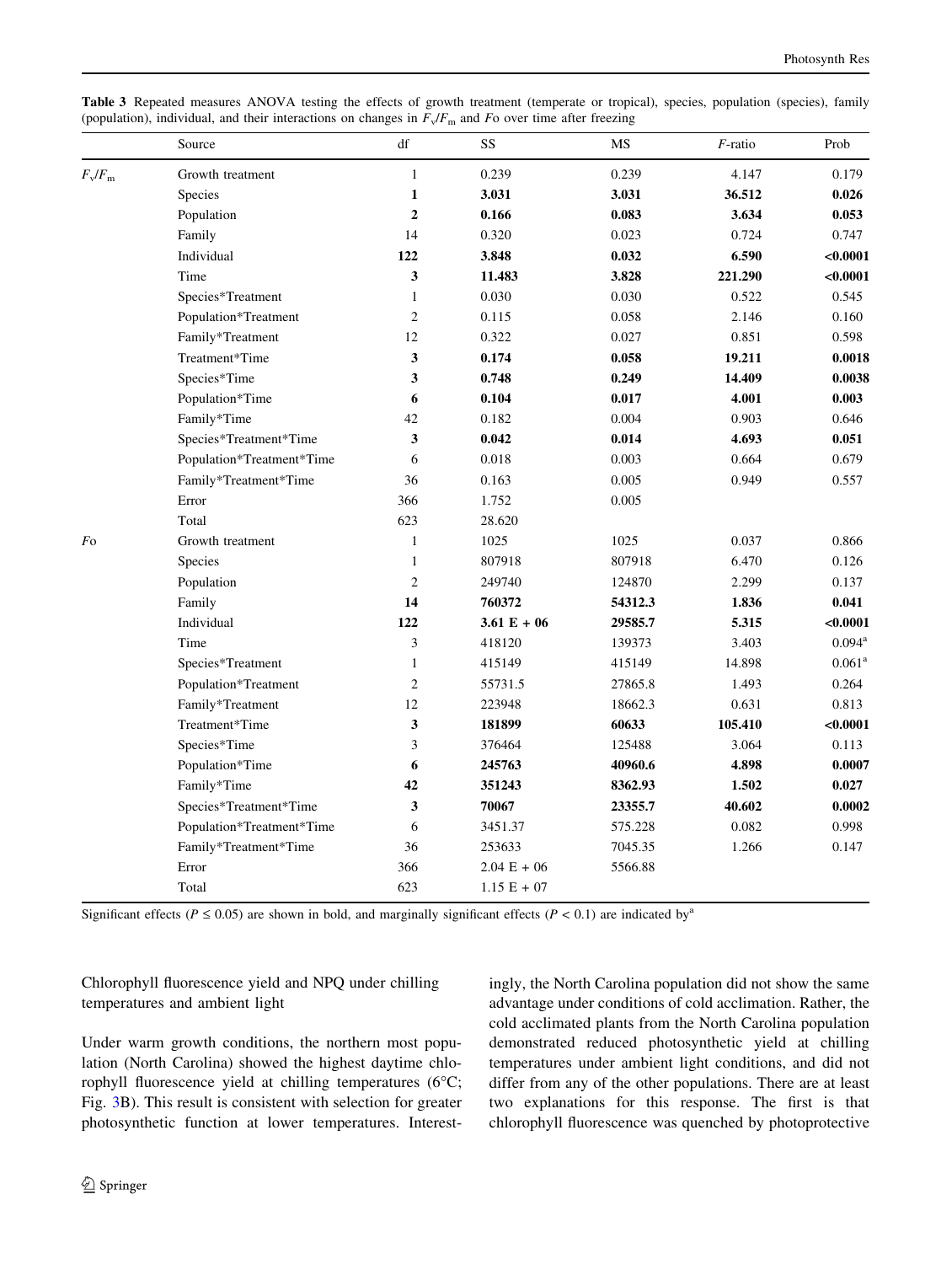<span id="page-12-0"></span>

Fig. 7 Percentage of leaf loss during the interval between November 2004 and February 2005 in the tropical and temperate growth treatments. Symbols are the same as in the previous figures

mechanisms involving the up-regulation of pigments in the xanthophyll cycle (Adams and Demmig-Adams [1994](#page-14-0); Adams and Demmig-Adams [1995;](#page-14-0) Adams et al. [1995](#page-14-0); Garcia-Plazaola et al. [1997](#page-15-0); Logan et al. [1998a](#page-15-0); Verho-even et al. [1999a,](#page-16-0) [b;](#page-16-0) Oliveira and Peñuelas [2000\)](#page-16-0). The data support this explanation, because NPQ increased significantly in the North Carolina population under conditions of cold acclimation compared to warm growth conditions (Fig. [3](#page-6-0)D,E). Note that the NPQ values reported in Fig. [3](#page-6-0)E may be slight underestimates, as the predawn  $F_v/F_m$  values for these plants were somewhat reduced (Adams and Demmig-Adams [2004](#page-14-0)). If these values do represent underestimates, however, NPQ would actually be even higher than it is reported for the cold treatment. A second explanation is that chlorophyll is degraded during coldinduced leaf senescence resulting in reduced photosynthetic yield (e.g., Adams et al. [1990](#page-14-0); Tobias et al. [1995](#page-16-0); Rosenthal and Camm [1997](#page-16-0); Cavender-Bares et al. [2000](#page-15-0); Lee et al. [2003](#page-15-0); Pruzinska et al. [2005](#page-16-0); Hortensteiner [2006](#page-15-0); Yasumura et al. [2006](#page-16-0)). The significant increase in leaf drop of cold-exposed plants in the North Carolina population provide support for this explanation, although chlorophyll fluorescence measurements were only made on intact, healthy green leaves. Without xanthophyll pigment data, it is not possible to interpret the underlying basis for differences in NPQ among populations, or specifically, to determine whether increases in NPQ were the result of increased pool sizes of xanthophyll pigments. This is the subject of current investigation.

Consistent with other studies (e.g., Huner et al. [1993](#page-15-0); Yamori et al. [2005](#page-16-0); Hacker and Neuner [2006](#page-15-0)), the maximum daytime photosynthetic yield corresponded to growing conditions in all populations (Fig. [3B](#page-6-0), C). Plants grown under daytime temperatures of  $30^{\circ}$ C had their maximum yeild at 30°C, while plants acclimated to daytime temperatures of  $15^{\circ}$ C had their maximum yield at  $15^{\circ}$ C. However, after cold acclimation, the two populations of  $Q$ . virginiana (North Carolina and Florida) showed higher values of non-photochemical quenching in response to chilling than the two populations of  $Q$ . *oleoides* (Fig. [3E](#page-6-0)).

Declines in  $F_v/F_m$  after dark freezing cycles

Loss of photochemical efficiency of PS II, as assessed by  $F_v/F_m$ , was dependent on minimum freezing temperature with increasing losses as temperatures declined, consistent with previous studies (e.g., Boorse et al. [1998a;](#page-14-0) Feild and Brodribb [2001;](#page-15-0) Cavender-Bares et al. [2005\)](#page-15-0). Under warm growth conditions, the two species, as well as the two populations within Q. virginiana were significantly differentiated both in terms of the temperature at which  $F_v/F_m$ declined, and in particular, in terms of the final  $F_v/F_m$ values obtained after freezing at  $-10^{\circ}$ C (Fig. [5,](#page-9-0) Table [2](#page-9-0)). After freezing at  $-10$ °C, the North Carolina population of Q. virginiana suffered the least decline in  $F_v/F_m$  (after 24 h of recovery in the dark at room temperature), reaching a mean of 0.62, the Florida population reached 0.4 and the Costa Rica and Belize populations of Q. oleoides suffered the largest decline in  $F_v/F_m$  approaching a ratio of 0.2. At – 5°C the two species showed significant differences: Q. *virginiana* showed no decline in  $F_v/F_m$  but  $F_v/F_m$  ratios of Q. oleoides approached 0.6. At  $-2^{\circ}C$ , only the Costa Rica population showed a slight decrease in  $F_v/F_m$ . The loss of photosynthetic efficiency corresponded to minimum temperatures in the climate of origin for each population. These results are consistent with other studies showing ecotypic differentiation in cold and freezing tolerance (Billington and Pelham [1991](#page-14-0); Ducousso et al. [1996](#page-15-0); Benowicz et al. [2000;](#page-14-0) Rehfeldt et al. [2002;](#page-16-0) Rehfeldt [2004](#page-16-0); Aranda et al. [2005\)](#page-14-0), and provide support for the local adaptation hypothesis. Nevertheless, reciprocal transplant experiments in the field are necessary for definitive determination of local adaptation (e.g., Claussen et al. [1940](#page-15-0); Dudley [1996;](#page-15-0) Etterson [2004\)](#page-15-0).

Cold acclimation significantly ameliorated the effects of freezing on PS II photochemical efficiency in the  $Q$ . virginiana populations consistent with prior observations of the effects of cold-acclimation on freezing responses (e.g., Strand and Öquist [1988;](#page-16-0) Somersalo and Krause [1989](#page-16-0); Warren et al. [1998](#page-16-0); Zhu et al. [2002;](#page-16-0) Cavender-Bares et al. [2005](#page-15-0)). After exposure to prolonged cold temperatures, neither of the Q. virginiana populations suffered losses in  $F_v/F_m$ , even at  $-10^{\circ}\text{C}$  (Fig. [5B](#page-9-0)). In *Q. oleoides*, however, cold acclimation only resulted in amelioration of the slight loss in photochemical efficiency at  $-5^{\circ}$ C and at  $-2^{\circ}$ C (Fig.  $5A,B$  $5A,B$ ). At  $-10^{\circ}$ C there was no amelioration effect of cold acclimation for the two Q. oleoides populations, and the decline in  $F_v/F_m$  in the temperate treatment was as large as or even larger than in the tropical treatment. Final  $F_v/F_m$  ratios were less than 0.2 after 24 h dark recovery at room temperature.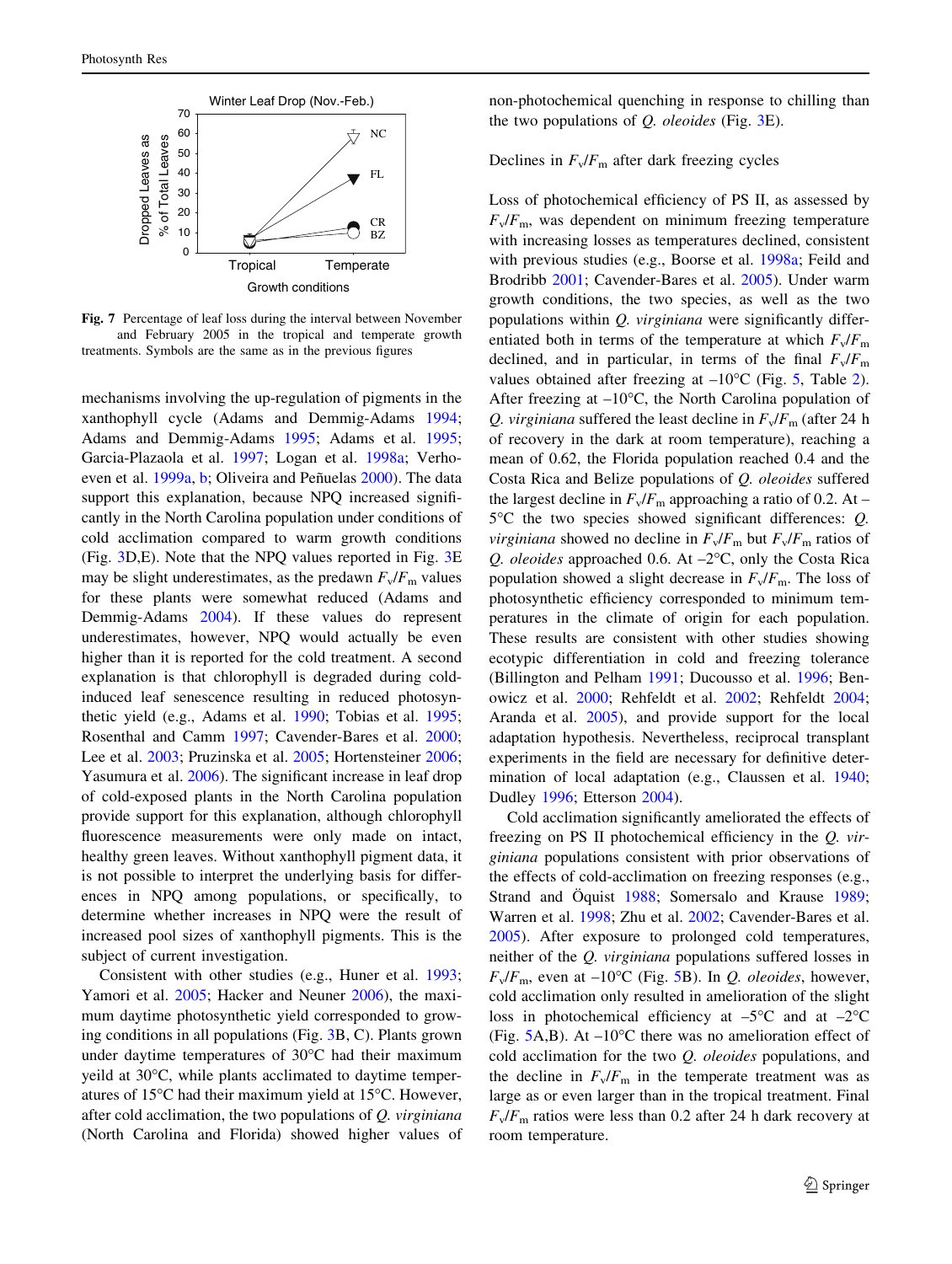Continued decline in  $F_v/F_m$  with time after freezing at –  $10^{\circ}$ C

The freezing experiments were conducted in the dark to exclude the possibility that a decline in  $F_v/F_m$  could result from light-induced down-regulation of PS II efficiency due, for example, to photoprotective non-photochemical quenching (Adams and Demmig-Adams [1995](#page-14-0); Demmig-Adams et al. [1995;](#page-15-0) Lovelock et al. 1995; Verhoeven et al. [1999a](#page-16-0)) or increased energy transfer to PS I (Horton and Hague [1988](#page-15-0); Lazar [2006\)](#page-15-0). Dynamics of fluorescence parameters were observed over time after freezing cycles with minimum temperatures of  $-10^{\circ}$ C the subsequent year. In all cases, initial declines in  $F_v/F_m$  ratios, measured 30 min after the end of the freezing cycle, were followed by continued losses in PS II photochemical efficiency for 14 h after freezing (Fig. [6](#page-10-0)A,B). Absence of longer-term recovery could not be verified because measurements were not continued after 14 h but this possibility seems unlikely for two reasons. First, spot measurements after 24 h showed continued declines in  $F_v/F_m$ , and second, photoprotective energy dissipation would not be expected under dark freezing conditions. As in the second experiment (Fig. [5](#page-9-0)), the tropical species, Q. oleoides, showed greater losses in  $F_v/F_m$  than the temperate species, Q. virginiana (Fig. [6](#page-10-0)). Within Q. oleoides, significant differentiation between the North Carolina and Florida populations in the loss of photochemical efficiency was apparent after 14 h, with the North Carolina population showing lower sensitivity to freezing than the Florida population (Fig. [6](#page-10-0)B, C).

# Dynamics of  $F_0$  after freezing

Dynamics of  $F_0$  can often help interpret changes in  $F_v/F_m$ (e.g., Butler and Kitajima [1975;](#page-14-0) Ball et al. [1995;](#page-14-0) Lazar  $2006$ ). In this study,  $Q$ . *oleoides* populations showed an initial increase in  $F_0$  after freezing followed by a decrease (Fig. [6](#page-10-0)A,B), particularly in plants grown under tropical conditions. In contrast, Q. virginiana populations showed a slight but continuous decline in  $F_0$  in plants from the tropical treatment (Fig. [6A](#page-10-0)) and a slight decrease followed by a subtle increase and then decrease in cold acclimated plants (Fig.  $6B$  $6B$ ). Generally, an increase in  $F_0$  accompanied by a decrease in  $F_v/F_m$  has been interpreted as genuine photodamage, for example, as a result of the action of reactive oxygen species (Krause [1988](#page-15-0); Hanelt et al. [1992](#page-15-0); Guo et al.  $2006$ ). A decrease in  $F_0$  accompanied by a decrease in  $F_v/F_m$  has generally been interpreted as downregulation of PS II efficiency due to photoprotective energy dissipation (Krause [1988](#page-15-0)). The interpretation of photoprotective energy dissipation may apply in cases, where simultaneous light and cold stress are imposed. In this experiment, however, where plants were not exposed to light during freezing, such mechanisms should not have been engaged. Rather, continued decline in  $F_v/F_m$  may be interpreted as freezing damage related to membrane damage (including the tonoplast), leading to partial cell death (Boorse et al. [1998a](#page-14-0)). During this process, PS II reaction centers are likely to have become damaged. In the Q. oleoides populations grown under warm conditions, charge separation may still have been possible 30 min after freezing, while the acceptor side was already blocked, resulting in a temporary increase in  $F_0$ . Subsequently, however, PS II units may have become completely degraded, leading to a general decrease of fluorescence yield and decreased  $F_0$ . Additional experimentation, including analysis of light harvesting pigments, is necessary to understand more fully the mechanisms of  $F_v/F_m$  decline after freezing. Nevertheless, this study demonstrates that measurement of PS II quantum efficiency using chlorophyll fluorescence is a useful method for screening ecotypic variation in freezing tolerance. Similar methods have been proposed by Boorse et al. [\(1998a](#page-14-0), [b\)](#page-14-0) and have been used in comparative studies of cold resistance in plants (e.g., Méthy and Trabaud [1990](#page-16-0); Öquist and Huner [1991](#page-16-0); Oliveira and Peñuelas [2000\)](#page-16-0).

## Winter leaf loss

Inter- and intraspecific variation in PS II sensitivity to cold and freezing stress was accompanied by parallel variation in leaf loss in response to cold temperatures. Only Q. virginiana populations showed significant leaf loss in response to winter temperatures compared to background leaf loss under warm growth conditions (Fig. [7\)](#page-12-0). Within Q. virginiana, the North Carolina populations showed significantly higher leaf loss compared to the north central Florida population in response to cold. In both populations, leaf loss occurred almost exclusively in older leaf cohorts produced prior to the current year of growth. These results indicate that Q. virginiana, particularly the North Carolina population, undergoes leaf senesecence in response to cold temperatures. This may be a strategy for recovering photosynthate and nutrients that coincides with greater investment in cold and freezing resistance in the remaining leaves. It is possible that this represents an intermediate state in the evolutionary transition from evergreeness to deciduousness that accompanies the range shift from tropical to temperate climates.

In summary, this study demonstrates ecotypic and species-level variation in cold and freezing sensitivity, as assessed by chlorophyll fluorescence. The degree of loss of photochemical efficiency after freezing and the minimum freezing temperature at which this loss occurs is predicted by the minimum temperature in the climate of origin at both the species and population level. Freezing resistance is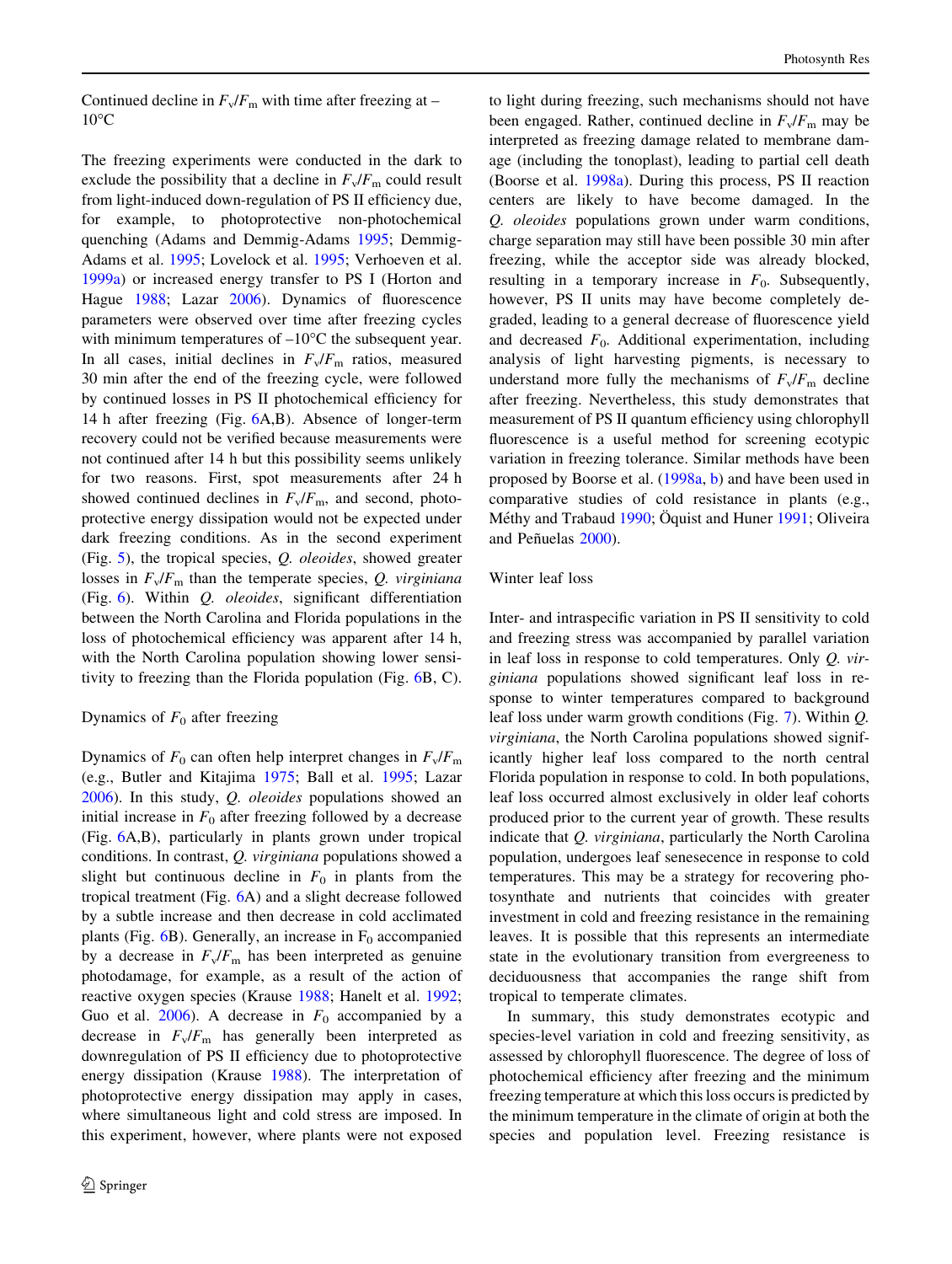<span id="page-14-0"></span>enhanced by cold acclimation in the *O. virginiana* populations that originate from climates where freezing occurs with high probability, but not in the Q. *oleoides* populations that originate in the tropics. Within Q. virginiana, the acclimation effect is stronger in the North Carolina population than in the north central Florida population, corresponding to latitude. The contrasting degree of freezing resistance between the two populations that results from cold acclimation may be interpreted as adaptive plasticity (sensu Ackerly et al. 2000). The presence of a Q. virginiana population in North Carolina during the last glacial maximum is unlikely given the colder climate and presence of the Laurentide ice extending as far south as Connecticut (cf. Davis [1981](#page-15-0); Delcourt and Delcourt [1987](#page-15-0); McLachlan et al. [2005](#page-16-0)). Most likely, the North Carolina population would have colonized its current location subsequent to the glacial retreat. As a result, ecotypic differentiation between the North Carolina and north central Florida populations with respect to chilling and freezing sensitivity may be interpreted as evolving relatively recently. Taken together, these data support the hypothesis that live oaks are able to inhabit a range of climatic conditions both as a result of plasticity as well as relatively recent adaptive divergence among populations.

Acknowledgments I would like to thank Julian Eaton-Rye for the invitation to contribute to this special issue in honor of Govindjee. I also wish to thank Barry Logan, Govindjee, Ulrich Schneider and Amy Verhoeven for comments and advice on the freezing experiments and interpretation of results. Frank Hoerner is gratefully acknowledged for maintaining the plants and the greenhouse facilities, for assistance with the freezing experiments, and for collecting the leaf census data. Brianna Miles is gratefully acknowledged for assistance with the chilling experiment, and I thank Kent Cavender-Bares for technical assistance with freezing unit. I am grateful to Jennifer Powers, Erick Smith, James Cavender, Valerie Cavender Bares and Kent Cavender-Bares for helping me collect acorns and to Lauren Urgenson and Brianna Miles for helping me plant them. Finally, I am thankful to Ruth Shaw's lab group for interesting discussions that were relevant to the article.

## References

- Ackerly DD, Dudley SA, Sultan SE, Schmitt J, Coleman JS, Linder CR, Sandquist DR, Geber MA, Evans AS, Dawson TE, Lechowicz MJ (2000) The evolution of plant ecophysiological traits: recent advances and future directions. BioScience 50:979– 995
- Adams WW, Demmig-Adams B (1994) Carotenoid composition and down regulation of photosystem II in three conifer species during the winter. Physiol Plant 92:451–458
- Adams WW, Demmig-Adams B (1995) The xanthophyll cycle and sustained thermal energy dissipation activity in Vinca minor and Euonymus kiautschovicus in winter. Plant Cell Environ 18:117– 127
- Adams WW, Demmig-Adams B (2004) Chlorophyll fluorescence as a tool to monitor plant response to the environment. In: Papageorgiou GC, Govindjee (eds) Chlorophyll a fluorescence: a

signature of photosynthesis. Advances in photosynthesis and respiration, vol 19. Springer, Dordrecht, pp 583–564

- Adams WW, Winter K, Schreiber U, Schramel P (1990) Photosynthesis and chlorophyll fluorescence characteristics in relationship to changes in pigment and element composition of leaves of Platanus occidentalis L. during autumnal leaf senescence. Plant Physiol 93:1184–1190
- Adams WW, Demmig-Adams B, Verhoeven AS, Barker DH (1995) Photoinhibition during winter stress—involvement of sustained xanthophyll cycle-dependent energy-dissipation. Aust J Plant Physiol 22:261–276
- Aho M-L (1994) Autumn frost hardening of one-year-old Pinus sylvestris (L.) seedlings: effect of origin and parent trees. Scand J For Res 9:17–24
- Aranda I, Castro L, Alia R, Pardos JA, Gil L (2005) Low temperature during winter elicits differential responses among populations of the Mediterranean evergreen cork oak (Quercus suber). Tree Physiol 25:1085–1090
- Atkin OK, Holly C, Ball MC (2000) Acclimation of snow gum (Eucalyptus pauciflora) leaf respiration to seasonal and diurnal variations in temperature: the importance of changes in the capacity and temperature sensitivity of respiration. Plant Cell Environ 23:15–26
- Atkin OK, Loveys BR, Atkinson LJ, Pons TL (2006) Phenotypic plasticity and growth temperature: understanding interspecific variability. J Exp Bot 57:267–281
- Ball MC, Hodges VS, Laughlin GP (1991) Cold-induced photoinhibition limits regeneration of snow gum at tree-line. Funct Ecol 5:663–668
- Ball MC, Butterworth JA, Roden JS, Christian R, Egerton JJG (1995) Applications of chlorophyll fluorescence to forest ecology. Aust J Plant Physiol 22:311–319
- Ball MC, Egerton JJG, Leuning R, Cunningham RB, Dunne P (1997) Microclimate above grass adversely affects spring growth of seedling snow gum (Eucalyptus pauciflora). Plant Cell Environ 20:155–166
- Ball MC, Canny MJ, Huang CX, Heady RD (2004) Structural changes in acclimated and unacclimated leaves during freezing and thawing. Funct Plant Biol 31:29–40
- Benowicz A, Guy RD, El-Kassaby YA (2000) Geographic pattern of genetic variation in photosynthetic capacity and growth in two hardwood species from British Columbia. Oecologia 123:168– 174
- Bertrand A, Robitaille G, Nadeau P, Castonguay Y (1999) Influence of ozone on cold acclimation in sugar maple seedlings. Tree Physiol 19:527–534
- Billington HL, Pelham J (1991) Genetic variation in the date of budburst in Scottish birch populations: implications for climate change. Funct Ecol 5:403–409
- Blennow K, Lindkvist L (2000) Models of low temperature and high irradiance and their application to explaining the risk of seedling mortality. For Ecol Manage 135:289–301
- Boorse GC, Bosma TL, Meyer AC, Ewers FW, Davis SD (1998a) Comparative methods of estimating freezing temperatures and freezing injury in leaves of chaparral shrubs. Int J Plant Sci 159:513–521
- Boorse GC, Ewers FW, Davis SD (1998b) Response of chaparral shrubs to below-freezing temperatures: Acclimation, ecotypes, seedlings vs. adults. Am J Bot 85:1224–1230
- Burke M, Gusta L, Quamme H, Weiser C, Li P (1976) Freezing injury in plants. Annu Rev Plant Physiol 27:507–528
- Butler WL, Kitajima M (1975) Fluorescence quenching in Photosystem II of chloroplasts. Biochim Biophys Acta 376:116–125
- Cavender-Bares J (2005) Impacts of freezing on long-distance transport in woody plants. In: Holbrook NM, Zwieniecki M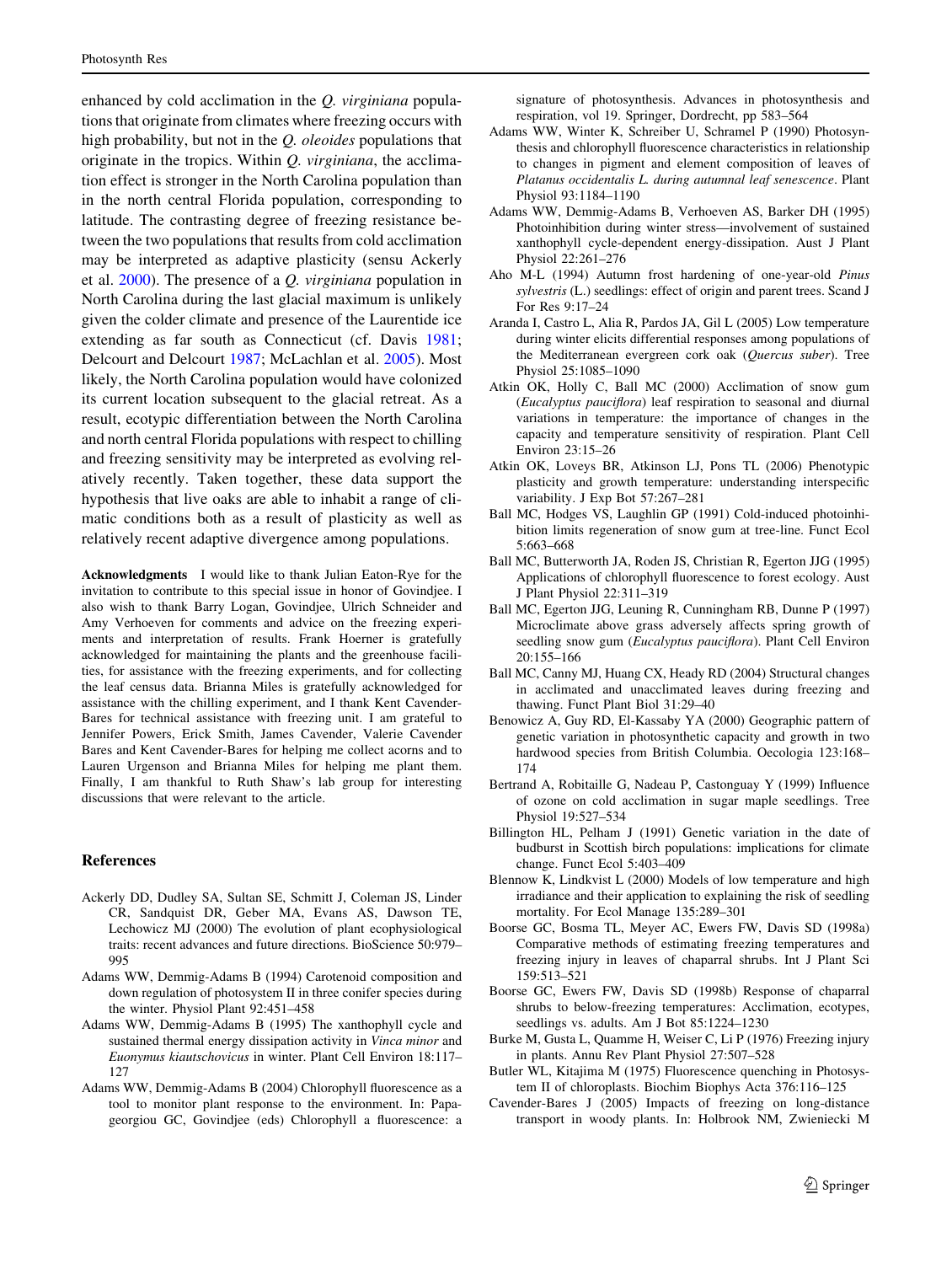<span id="page-15-0"></span>(eds) Vascular transport in plants. Elsevier Inc., Oxford, pp 401– 424

- Cavender-Bares J, Bazzaz FA (2004) From leaves to ecosystems: using chlorophyll fluorescence to assess photosynthesis and plant function in ecological studies. In: Papageorgiou GC, Govindjee (eds) Chlorophyll a fluorescence: a signature of photosynthesis. Advances in photosynthesis and respiration, vol 19. Springer, Dordrecht, pp 737–755
- Cavender-Bares J, Holbrook NM (2001) Hydraulic properties and freezing-induced cavitation in sympatric evergreen and deciduous oaks with, contrasting habitats. Plant Cell Environ 24:1243– 1256
- Cavender-Bares J, Apostol S, Moya I, Briantais JM, Bazzaz FA (1999) Chilling-induced photoinhibition in two oak species: are evergreen leaves inherently better protected than deciduous leaves? Photosynthetica 36:587–596
- Cavender-Bares J, Potts M, Zacharias E, Bazzaz FA (2000) Consequences of  $CO<sub>2</sub>$  and light interactions for leaf phenology, growth, and senescence in Quercus rubra. Glob Chg Biol 6:877– 887
- Cavender-Bares J, Cortes P, Rambal S, Joffre R, Miles B, Rocheteau A (2005) Summer and winter sensitivity of leaves and xylem to minimum freezing temperatures: a comparison of co-occurring Mediterranean oaks that differ in leaf lifespan. New Phytol 168:597–612
- Cavender-Bares J, Sack L, Savage J (2007) Atmospheric and soil drought reduce nocturnal conductance in live oaks. Tree Physiol 27:611–620
- Claussen J, Keck DD, Hiesey WM (1940) Experimental studies on the nature of species. I. The effect of varied environment on western North American plants. Carnegie Institution of Washington
- Conner WH, Mixon WD, Wood GW (2005) Maritime forest habitat dynamics on Bulls Island, Cape Romain National Wildlife Refuge, SC, following Hurricane Hugo. For Ecol Manage 212:127–134
- Corcuera L, Morales F, Abadia A, Gil-Pelegrin E (2004) The effect of low temperatures on the photosynthetic apparatus of Quercus ilex subsp. ballota at its lower and upper altitudinal limits in the Iberian peninsula and during a single freezing-thawing cycle Trees-Struct Funct 19:99–108
- Corcuera L, Morales F, Abadia A, Gil-Pelegrin E (2005) Seasonal changes in photosynthesis and photoprotection in a Quercus ilex subsp ballota woodland located in its upper altitudinal extreme in the Iberian Peninsula. Tree Physiol 25:599–608
- Davis MB (1981) Quaternary history and the stability of forest communities. In: West DC, Shugart HH, Botkin DB (eds) Forest succession: concepts and application. Springer-Verlag, New York, pp 132–153
- Delcourt PA, Delcourt HR (1987) Long term forest dynamics of the temperate zone: a case study of late-Quaternary forests in eastern North America. Springer-Verlag, New York
- Demmig-Adams B, Adams WW, Logan BA, Verhoeven AS (1995) Xanthophyll cycle-dependent energy dissipation and flexible photosystem II efficiency in plants acclimated to light stress. Aust J Plant Physiol 22:249–260
- Ducousso A, Guyon JP, Kremer A (1996) Latitudinal and altitudinal variation of bud burst in western populations of sessile oak (Quercus petraea (Matt) Liebl). Ann Sci Forest 53:775–782
- Dudley SA (1996) The response to differing selection on plant physiological traits: evidence for local adaptation. Evolution 50:103–110
- Etterson JR (2004) Evolutionary potential of Chamaecrista fasciculata in relation to climate change I. Clinal patterns of selection along an environmental gradient in the Great Plains. Evolution 58:1446–1458
- Feild TS, Brodribb T (2001) Stem water transport and freeze-thaw xylem embolism in conifers and angiosperms in a Tasmanian treeline heath. Oecologia 127:314–320
- Garcia-Plazaola JI, Faria T, Abadia J, Chaves MM, Pereira JS (1997) Seasonal changes in xanthophyll composition and photosynthesis of cork oak (Quercus suber L.) leaves under mediterranean climate. J Exp Bot 48:1667–1674
- Garcia-Plazaola JI, Artetxe U, Dunabeitia MK, Becerril JM (1999) Role of photoprotective systems of holm-oak (Quercus ilex) in the adaptation to winter conditions. J Plant Physiol 155:625–630
- Gordon DM (1992) Phenotypic plasticity. In: Keller EF, Lloyd EA (eds) Keywords in evolutionary biology. Harvard University Press, Cambridge, Massachusetts
- Guo YP, Zhou HF, Zhang LC (2006) Photosynthetic characteristics and protective mechanisms against photooxidation during high temperature stress in two citrus species. Sci Hort 108:260–267
- Guy CL (2003) Freezing tolerance of plants: current understanding and selected emerging concepts. Can J Bot-Rev Can Bot 81:1216–1223
- Hacker J, Neuner G (2006) Photosynthetic capacity and PSII efficiency of the evergreen alpine cushion plant Saxifraga paniculata during winter at different altitudes. Arct Antarct Alp Res 38:198–205
- Hanelt D, Huppertz K, Nultsch W (1992) Photoinhibition of photosynthesis and its recovery in red algae. Bot Acta 105:278–284
- Holly C, Laughlin GP, Ball MC (1994) Cold-Induced photoinhibition and design of shelters for establishment of eucalypts in pasture. Aust J Bot 42:139–147
- Hortensteiner S (2006) Chlorophyll degradation during senescence. Annu Rev Plant Biol 57:55–77
- Horton P, Hague A (1988) Studies on the induction of chlorophyll fluorescence in isolated barley protoplasts. IV resolution of nonphotochemical quenching. Biochim Biophys Acta 932:107–115
- Hovenden MJ, Warren CR (1998) Photochemistry, energy dissipation and cold-hardening in Eucalyptus nitens and E-pauciflora. Aust J Plant Physiol 25:581–589
- Huner NPA, Oquist G, Hurry VM, Krol M, Falk S, Griffith M (1993) Photosynthesis, photoinhibition and low-temperature acclimation in cold tolerant plants. Photosynth Res 37:19–39
- Koroleva OY, Thiele A, Krause GH (1995) Increased xanthophyll cycle activity as an important factor in acclimation of the photosynthetic apparatus to high-light stress at low temperatures. In: Mathis P (ed) Photosynthesis: from light to biosphere. Kluwer, Dordrecht, pp 425–428
- Krause GH (1988) Photoinhibition of photosynthesis—an evaluation of damaging and protective mechanisms. Physiol Plant 74:566– 574
- Lazar D (2006) The polyphasic chlorophyll  $a$  fluorescence rise measured under high intensity of exciting light. Funct Plant Biol 33:9–30
- Lee DW, O'Keefe J, Holbrook NM, Feild TS (2003) Pigment dynamics and autumn leaf senescence in a New England deciduous forest, eastern USA. Ecol Res 18:677–694
- Logan BA, Demmig-Adams B, Adams WW (1998a) Antioxidants and xanthophyll cycle-dependent energy dissipation in Cucurbita pepo L. and Vinca major L. upon a sudden increase in growth PPFD in the field. J Exp Bot 49:1881–1888
- Logan BA, Grace SC, Adams WW, Demmig-Adams B (1998b) Seasonal differences in xanthophyll cycle characteristics and antioxidants in Mahonia repens growing in different light environments. Oecologia 116:9–17
- Lovelock CE, Osmond CB, Seppelt RD (1995) Photoinhibition in the Antarctic moss Grimmia antarctici Card when exposed to cycles of freezing and thawing. Plant Cell Environ 18:1395–1402